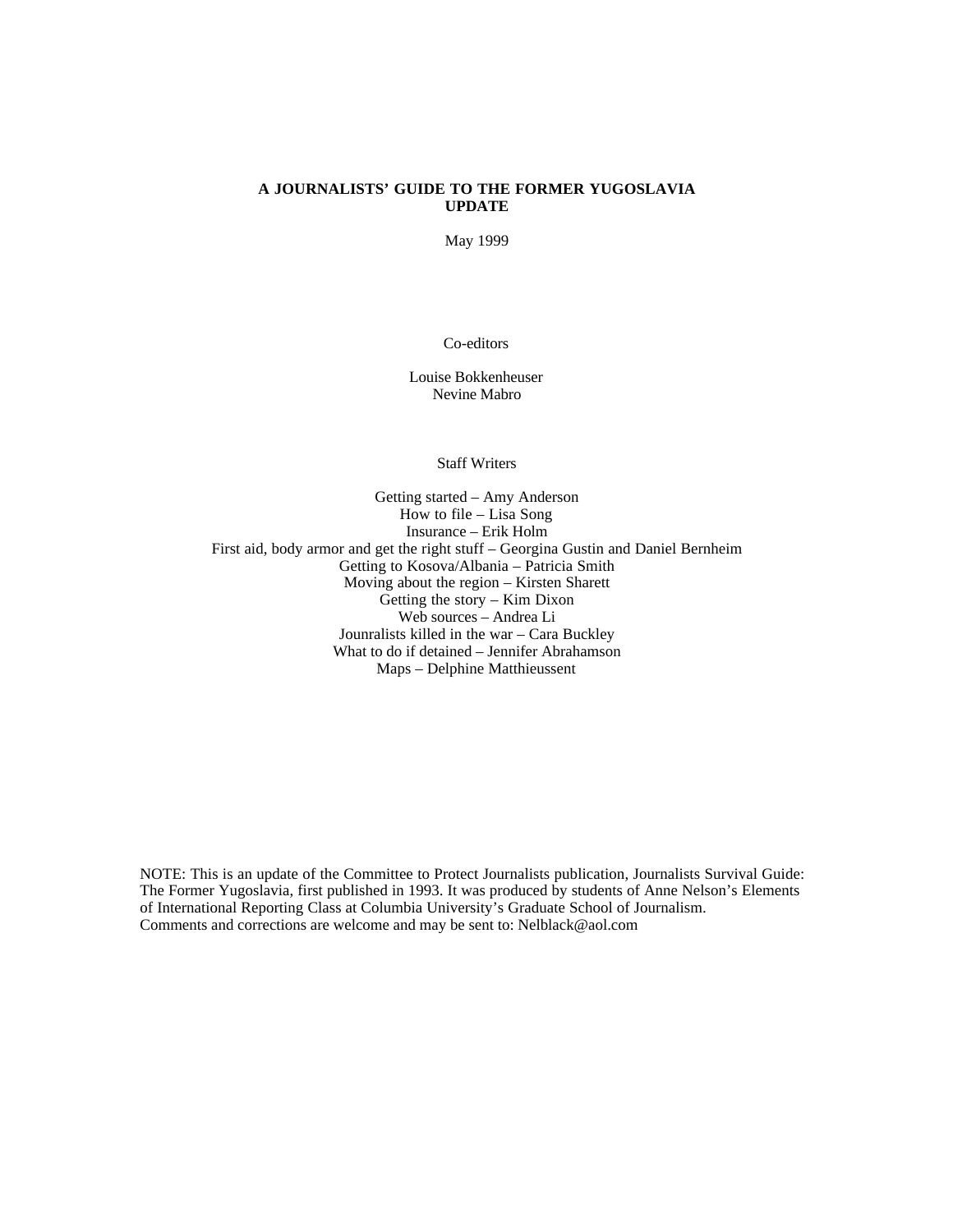TABLE OF CONTENTS

FROM THE DIRECTOR

WHY PUBLISH A SURVIVAL GUIDE

A LETHAL STORY

BEFORE YOU GO

- Getting Started

Consult journalists, aid workers, government officials or other people who have recently returned from Kosovo, Albania, Macedonia and Serbia. In the back of this handbook, you will find phone and fax numbers in the region for a wide variety of organizations. Call or fax ahead for the latest in policies and conditions.

Take particular note of the chapter entitled "UN Press Credentials" because you might want to arrange for a UN press card in advance. - T

The Committee to Protect Journalists can help put you in touch with reporters and photographers, as well as international aid workers, UN offices or governments. We are constantly updating our collection of print and video materials relating to safety training in the former Yugoslavia and other war zones. We will make this material as widely available as possible.

Committee to Protect Journalists 330 Seventh Avenue New York, New York 10001 Phone: 212 465-1004 Fax: 212 465-9568 e-mail: info@cpj.org Web site: http://www.cpj.org

Set ground rules with your editors or producers. Get them to agree that you will be able to make tough calls at the scene. Many editors say that they're dismayed when reporters or photographers take unreasonable risks, and that much of the pressure to do so is created by journalists in the field because of intense competition and adrenaline.

To editors at home: Don't push. Just because someone else go a story or picture doesn't mean your reporter or photographer can get it right away without undue risk.

- Consider making arrangements for an armored vehicle if you plan to travel overland in combat areas.

See the section on "Getting to Kosovo/Albania" for information on renting armored vehicles in Albania. If you or your news organization might want to buy or lease an armored vehicle elsewhere, among the least expensive is an armored Land Rover. A new armored Land Rover Defender Station Wagon costs about 46,000pounds (\$74,000). Many of these models have been purchased by the BBC, the New York Times and other media organizations for use in the area. They can also be leased on a long-term, contract basis (two years or more).

The supplier is SMC Engineering, which can also provide body armor for media clients.

SMC Engineering (Bristol) Ltd.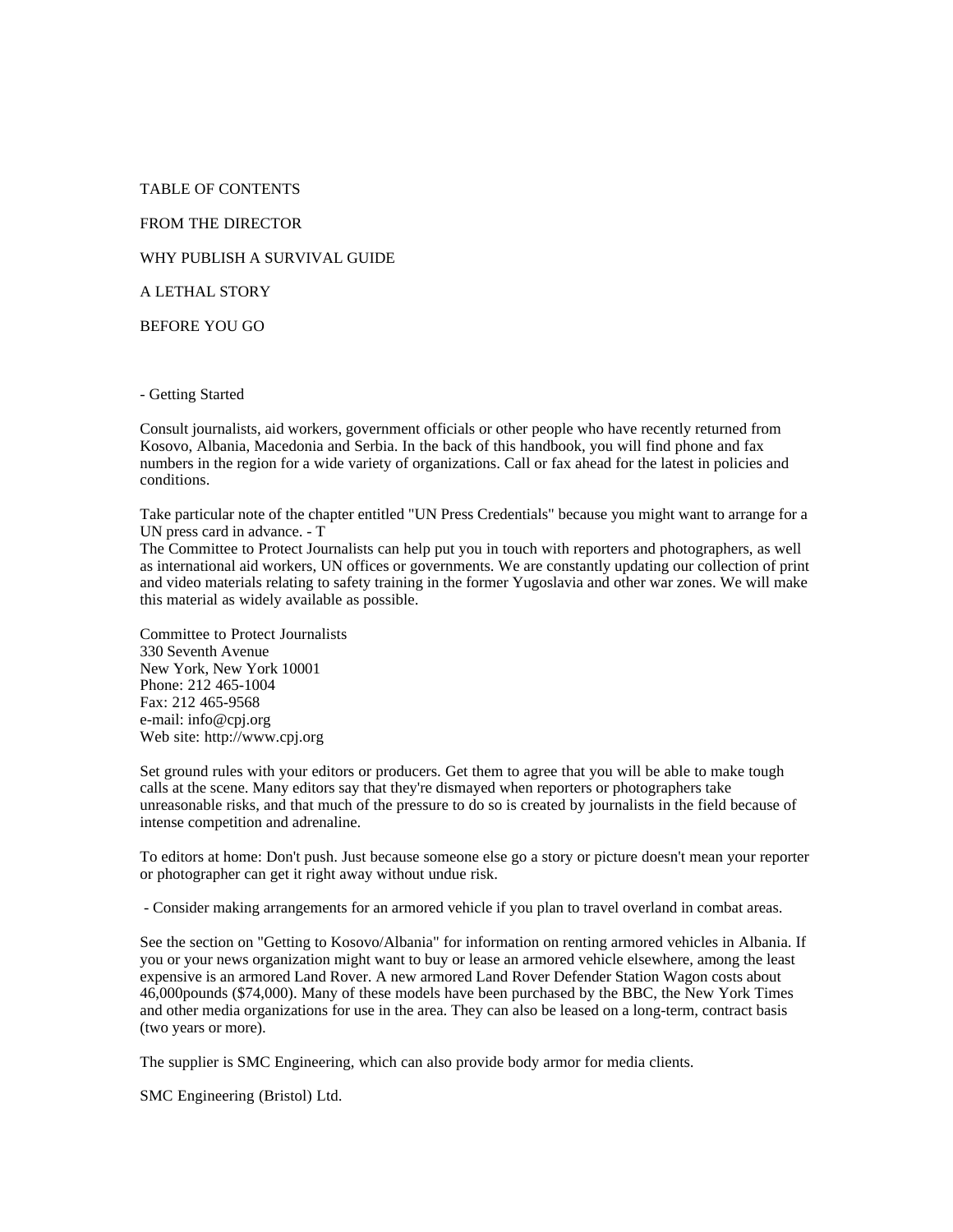The StablesTanhouse LaneRangeworthy, Southgloucestershire BS3 77LP England Contact: Peter James Phone: 44 1454 22 8999 Fax: 44 1454 22 8111 E-mail: smcbuk@dial.pipex.com

Other suppliers of armored vehicles in Europe include: Schell Sicherheits-TechnikBergerwiesenstr. 9D-53340 Meckenheim Germany Phone: 49 22 251 7011 Fax: 49 22 251-7017

International Armoring Corporation(Manufacturer's Representative for Griffin Armor Services) 507 S. Jefferson StreetSan Angelo, Texas 76901 Phone: 915 655-0911 Fax: 915 655-0911 E-mail: sales@griffinarmor.com Web site: http://www.griffinarmor.com

- How to File

If you plan to file stories from the field, figure out how you and your news organization are going to do it. Some arrangements need to be made in advance.

A satellite telephone or telex is the most mobile and versatile way to file from anywhere in the world, but they are expensive. Arrangements can be made to file from the Balkans with Agence France Presse, the Associated Press, and Reuters.

Options include:

- Satellite telephones

A variety of satellite telephones are now available and range in cost, size and capabilities. Suitcase-sized satellite telephones cost between \$18,000 to

\$40,000 or more, weigh approximately 30 to 40 pounds, and can handle voice, fax, and modem communications. These high-speed units are recommended for transmission of photos and large amounts of written data, as well as video-conferencing, Internet web browsing, and internet image transfers. Laptop-sized satellite telephones, while much lighter than their larger counterparts, transmit data at about one-third the speed. These small units cost between \$2,500 to \$3,000, weigh approximately 6 pounds, and can handle voice, fax, and modem communications. Brief case sized units are also available. These mid-sized units, which are slowly being phased out, cost between \$3,000 to \$4,000, weigh approximately 20 to 30 pounds, and are intermediate in transmission speed. Transmission costs range from basic rates of \$4 to \$11 per minute, depending on the type of data and the hour sent. Ask your service provider about large volume discount rates. Units either have built-in rechargeable batteries or require separately purchased battery packs.

You might be asked to spend another \$300 or so for "commissioning" by your retailer. This involves setting up and calibrating your equipment to make sure it functions properly and meets national and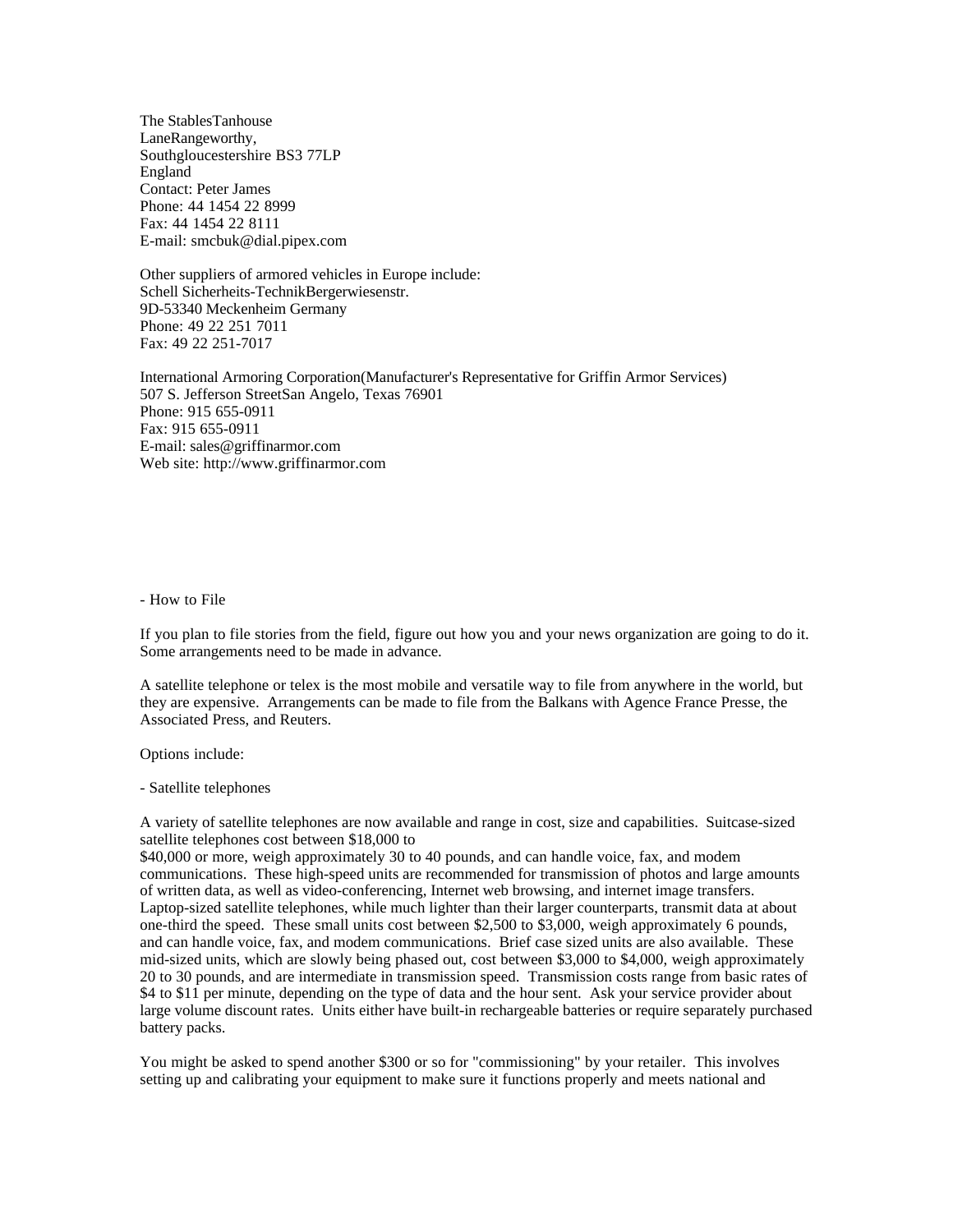international specifications. In the United States allow a week to get FCC approval and a COMSAT phone number.

If you plan to ship computers or telecommunications devices overseas, be sure to get a "carnet"— a type of visa for equipment—so that you don't have to pay duty on it. Also be sure to check national regulations on the use of telecommunications equipment; you might have to make special arrangements with local authorities. COMSAT or retailers should be able to help you with these arrangements.

COMSAT is the U.S. owner, and the largest individual shareholder, in both the International Maritime Satellite (Inmarsat) and International Telecommunications Satellite (INTELSAT) systems. Inmarsat fully privatized on April 15, 1999, and INTELSAT is slated for privatization in 2001. National telecommunications agencies handle arrangements in other countries. COMSAT is now primarily a satellite service provider, but still sells some laptop-sized Planet 1 units.

Contact the following manufacturers and distributors in the U.S. for other equipment options:

 Commercial Satellite Systems, Inc. (CSSI) Fairport, NY Phone: 716-425-0760 Fax: 716-425-0762

 COMSAT Corporation COMSTAT Mobile Communications Division Bethesda, MD Phone: 800-685-7898 or 301-214-3100 Fax: 301-214-7106

 Frontronics, Inc. Houston, TX Phone: 713-644-6445 Fax: 713-644-2134

 Furuno U.S.A., Inc. San Francisco, CA Phone: 415-873-9393 Fax: 415-872-3403

 GA International Cranford, NJ Phone: 908-276-9400 Fax: 908-276-3822

 Glocom Germantown, MD Phone: 301-916-2100 Fax: 301-916-9438

 Hughes Technical Services Torrance, CA Phone: 310-517-6000 Fax: 310-517-6110

 Land Sea Systems, Inc. Virginia Beach, VA Phone: 757-468-0448 Fax: 757-468-0625

Mackay Communications, Inc.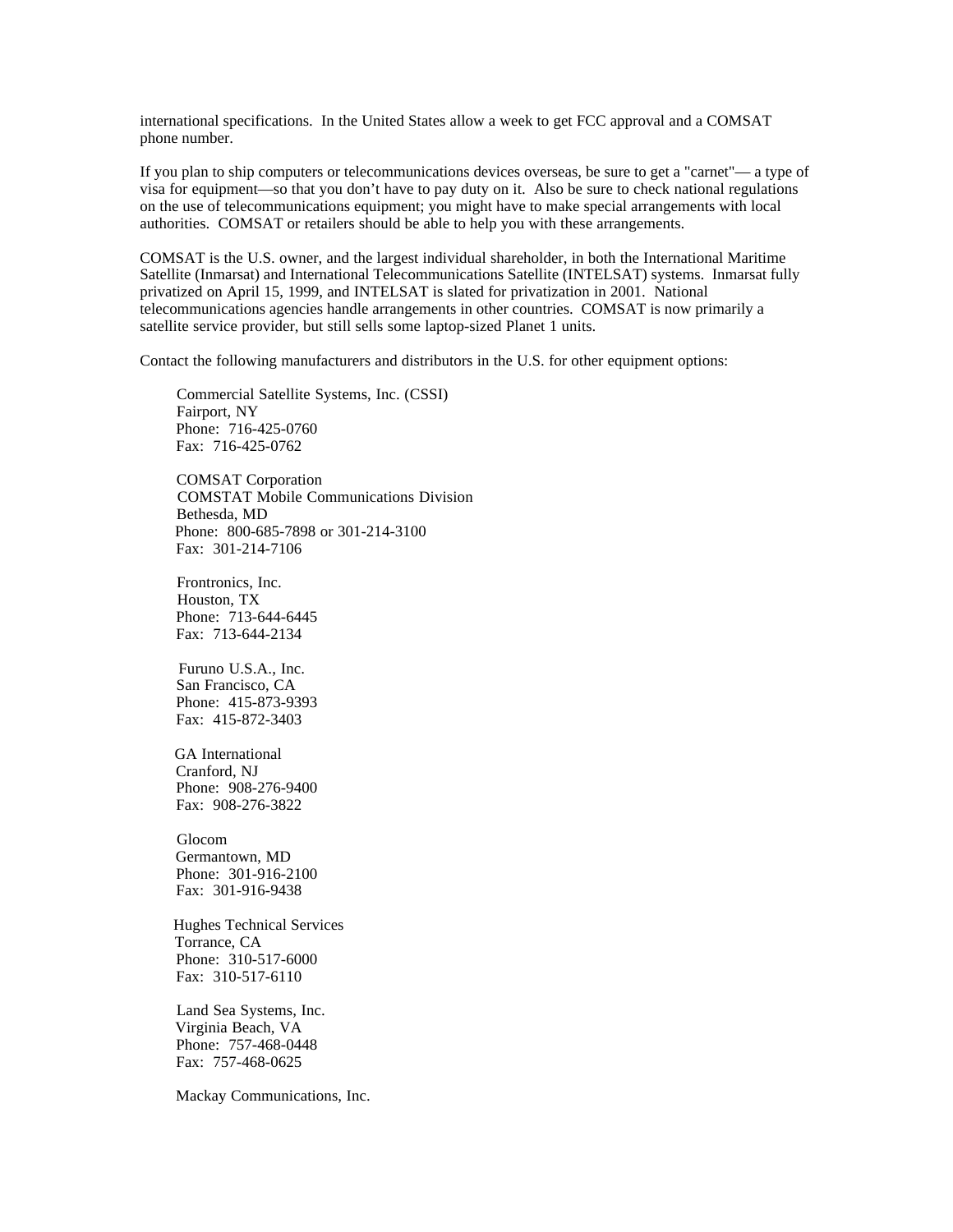Edison, NJ Phone: 908-225-0909 Fax: 908-225-2848

 Mobile Telesystems, Inc. (MTI) Gaithersburg, MD Phone: 301-590-8500 Fax: 301-590-8558

 Raytheon Maritime Company Hudson, NH Phone: 603-881-5200 Fax: 603-881-4756

 Sea, Inc. Mountlake Terrace, WA Phone: 425-771-2182 Fax: 425-771-2650

 Simrad Inc. Lynnwood, WA Phone: 800-426-5565 Fax: 206-771-7211

 Sperry Marine, Inc. Charlottesville, VA Phone: 804-974-2227 Fax: 804-974-2259

 Trimble Navigation, LTD. Sunnyvale, CA Phone: 408-481-2269 Fax: 408-481-2020

- Satellite Index

Satellite telex units are a lower-cost alternative especially suited to print correspondents. They cost \$4,000 to \$10,000, are easily cabled to laptop PC's weigh about 13 pounds, and are about the size of a shoebox with a fold-out antenna. They usually come with e-mail-type software and work much like e-mail.

Messages can be sent by modem and satellite to other computers or to telex and fax machines. They can receive messages, as well.

The basic transmission cost for satellite telexes from the region is about \$6 to \$7 per minute, depending on the type of equipment receiving the data. (That is, it is cheaper to send data to a stationary destination than to a mobile one.) Internet to telex transmissions cost about \$0.35 per 256 bits or characters. Satellite telexes must be FCC-approved in the U.S., but can be set up quickly and self-commissioned. Contact COMSAT and other companies listed above for more information.

Lease satellite phones or telexes

While COMSAT, in emergency situations, will lease units purchased by the company to test their satellite service, they do not offer this option on a general basis. Consult the manufacturers and distributors listed above for leasing availability.

File with wire services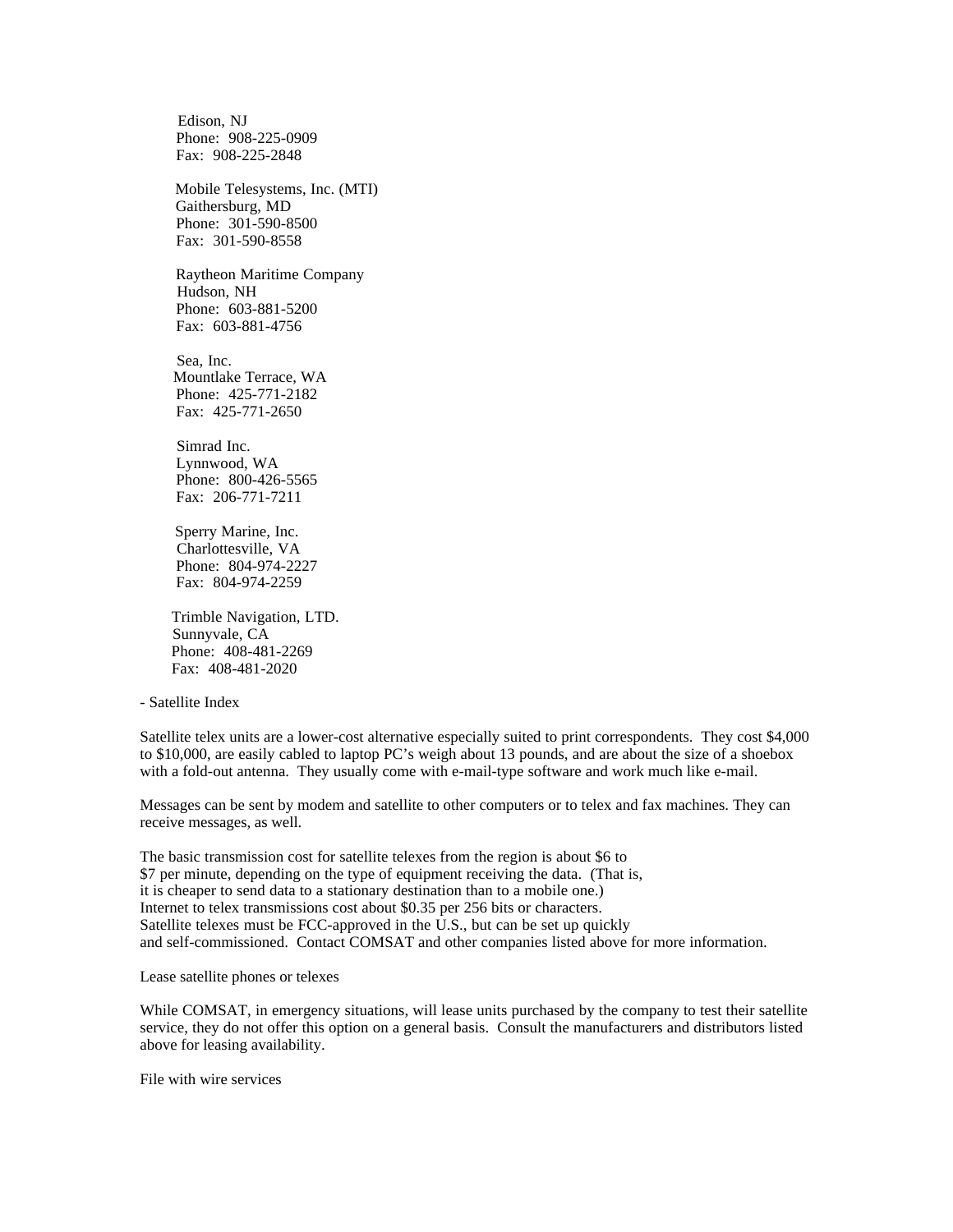You can arrange in advance to use wire-service satellite facilities in the Balkans with Agence France Presse, the Associated Press, and Reuters. Consult the organizations for specific locations. For the use of their service, your organization will be billed directly at a rate of about \$40 per minute.

AP provides service only for correspondents working for member new media. Your news organization should contact its local AP bureau on your behalf to make arrangements. The price is about \$150 for the first three minutes.

Reuters asks that requests for use of satellite equipment be e-mailed to alex.frere@reuters.com. The request should be from the news editor or equivalent of the requesting organization and include the name of the correspondent who will be using the equipment, the numbers to be called, and a guarantee that the organization will pay the \$40 per minute fee. For more information, call Mr. Frere in London at 011 44 171 542 6005.

AFP charges a similar fee and asks that journalists contact their commercial office in Paris about arranging for the use of satellite phones. Your new organization must agree to pay all expenses. The general number for AFP in

Paris is 011 33 14 041 4646.

Remember: When news is breaking, the wire service put their own needs first, and queues for use of their satellite phones can grow long.

Options once you arrive in the Balkans

See the section "First Stops to Make" for information on how to file after arriving in the former Yugoslavia.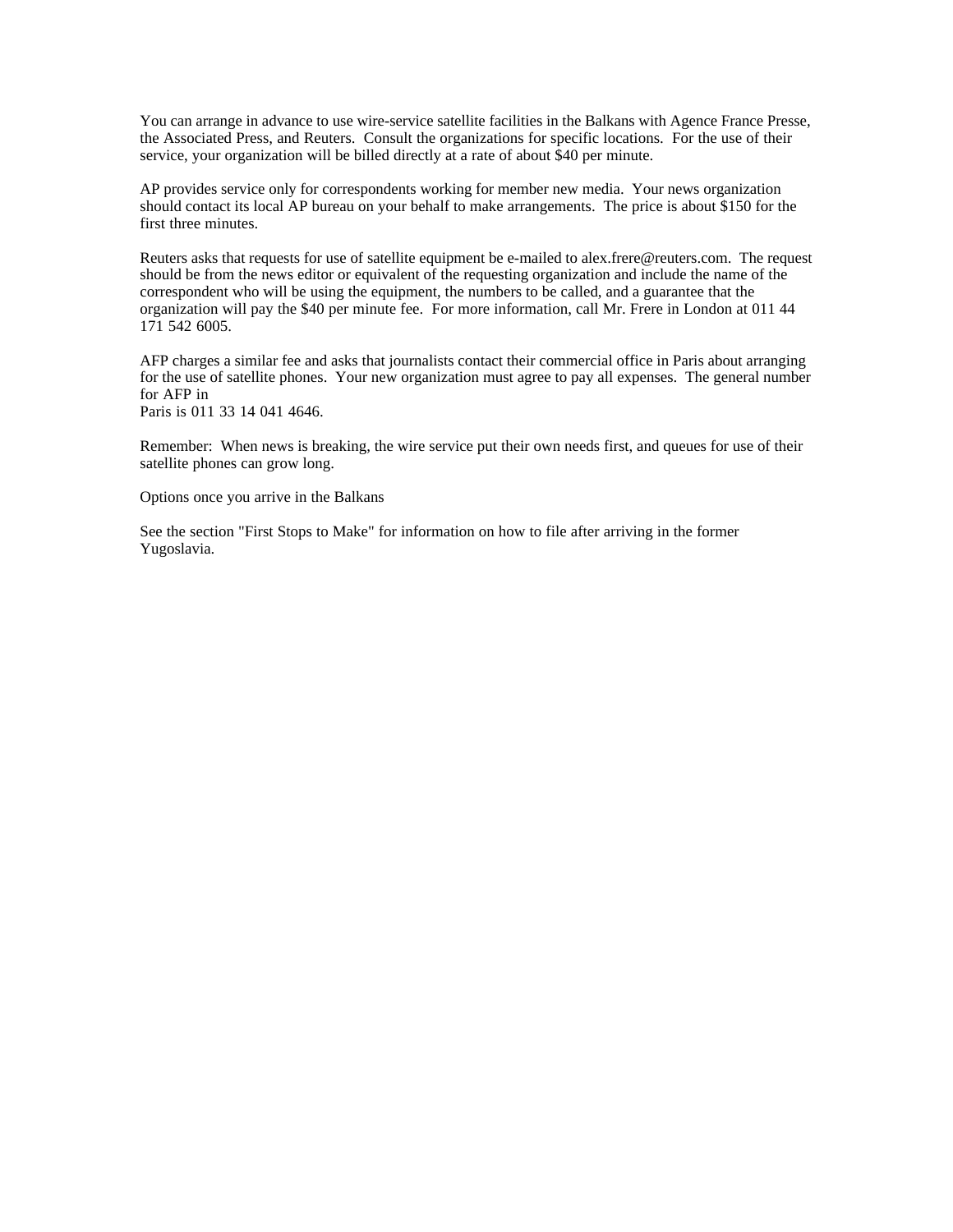#### 3. Insurance

If you are a stringer or freelancer who isn't covered by your company's insurance plan, you'll need an individual medical insurance plan. Even those plans designed for overseas travelers often do not include coverage for "any injury or illness received as an act of war, declared or undeclared." To complicate matters further, most hospitals overseas cannot directly bill a U.S. insurance company, so you have to pay at the time of service and submit receipts later for reimbursements.

New York State's Empire Blue Cross/Blue Shield and other companies have bare-bones "Only Hospital" plans for self-employed individuals traveling overseas. Empire's plan is called "Tradition Plus." The Tradition Plus plan will cover 80 percent of the cost of the hospital stay, but it does not cover the cost of the doctors, prescriptions, or any diagnostic tests that may be required. However, there are no deductibles and no upper limit for the room-and-board costs of the hospital stay, and it only costs \$339 every three months.

Empire Blue Cross/Blue Shield also offers an HMO "Point of Service" plan for the self-employed, which is much more comprehensive in its overseas coverage. It costs \$381 per month, and has a deductible of \$1000 per year. For more information:

Empire Blue Cross/Blue Shield PO Box 1407 Church Street Station New York, New York 10008 1-800-261-5962 http://www.empirehealthcare.com

4. First Aid/Body Armor/ Get the Right Stuff

#### - First Aid

- Try to make time before you go to any war zone for basic first-aid instruction. It's available through the Red Cross, the YMCA, local hospitals, and other community groups. Instruction oriented towards traumatic injuries (like those handled by urban ambulance attendants) is better than garden-variety courses. A course that's specific to battlefield conditions is best.

The BBC has several state-of-the-art short courses for its personnel in battlefield-response training and first aid conducted by the British Army, complete with simulated combat casualties.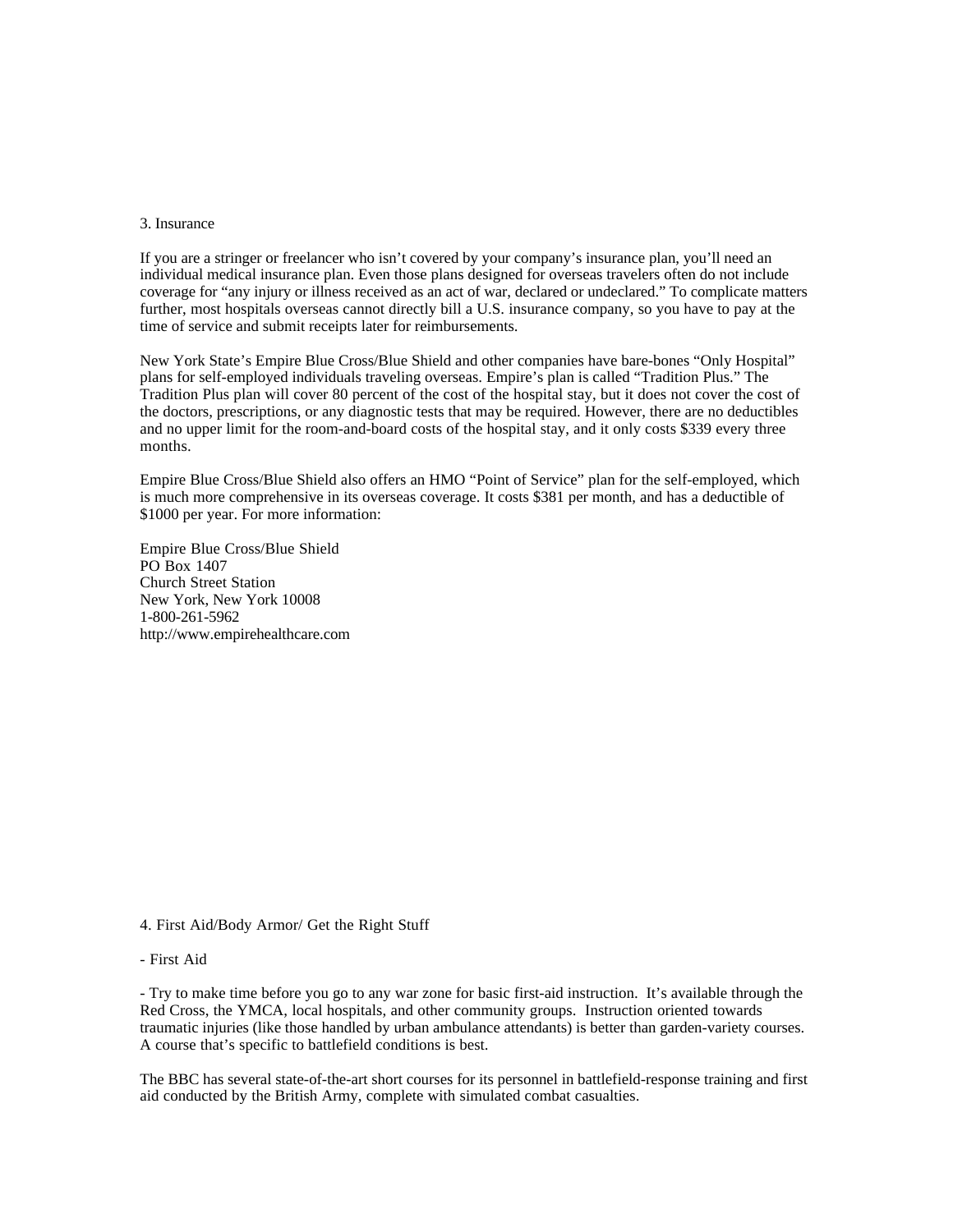The Freedom Forum conducted a three-day safety-for-journalists course in Albania last fall. For more information on the course or future courses contact:

The Freedom Forum European Centre Stanhope House, Stanhope Place London W2 2hh Tel: 44 171 262 5003 Fax: 44 171 262 4631

For up-to-date information consult the organization's web site:

www. freedomforum.org

- Get the best first-aid manual you can find, and review it, especially the sections on traumatic injury. The Red Cross offers "Standard First-Aid" for \$9.60. In New York call 212 787-1000. The U.S. Army Special Forces Medical Handbook , a more detailed, combat-oriented manual, is available from Paladin Press for \$22.95, plus \$4 for shipping and handling.

Paladin Press P.O. Box 1307 Boulder, Colorado 80306 303 443 – 7250

- Get a Medic-alert bracelet indicating blood type, allergies to medications, etc.

- Get a first-aid kit; you may want several. There are belt models you can wear around your waist and larger, more complete versions to leave in the car. Kits are available at drug stores and military supply stores. Every member of a crew should have one.

You'll probably want to buy pre-assembled kits and supplement them, preferable in consultations with a doctor with military experience. Journalists in the filed suggest including:

Anesthetics—auto-inject and others. (One television company includes morphine.) Multi-spectrum antibiotics. Needles for injections or intravenous use in an emergency to avoid being forced to use a needle that might be contaminated. Women's sanitary napkins for instant bandages—they're absorbent and pre-wrapped.

One place with appropriate prepackaged first-aid kits is:

Richard Lewis International Division BCB, Limited Cardiff, Wales Phone: 44 222 464-463

Body Armor

You have to get armor. It's uncomfortable, heavy, hot, and slows you down. But most journalists point out that once shots are fired, it's too late to get out of the way. TK UN and Red Cross Requirements re. Equipment for flights into the region. You should take these with you, since they are not easy to find once you arrive.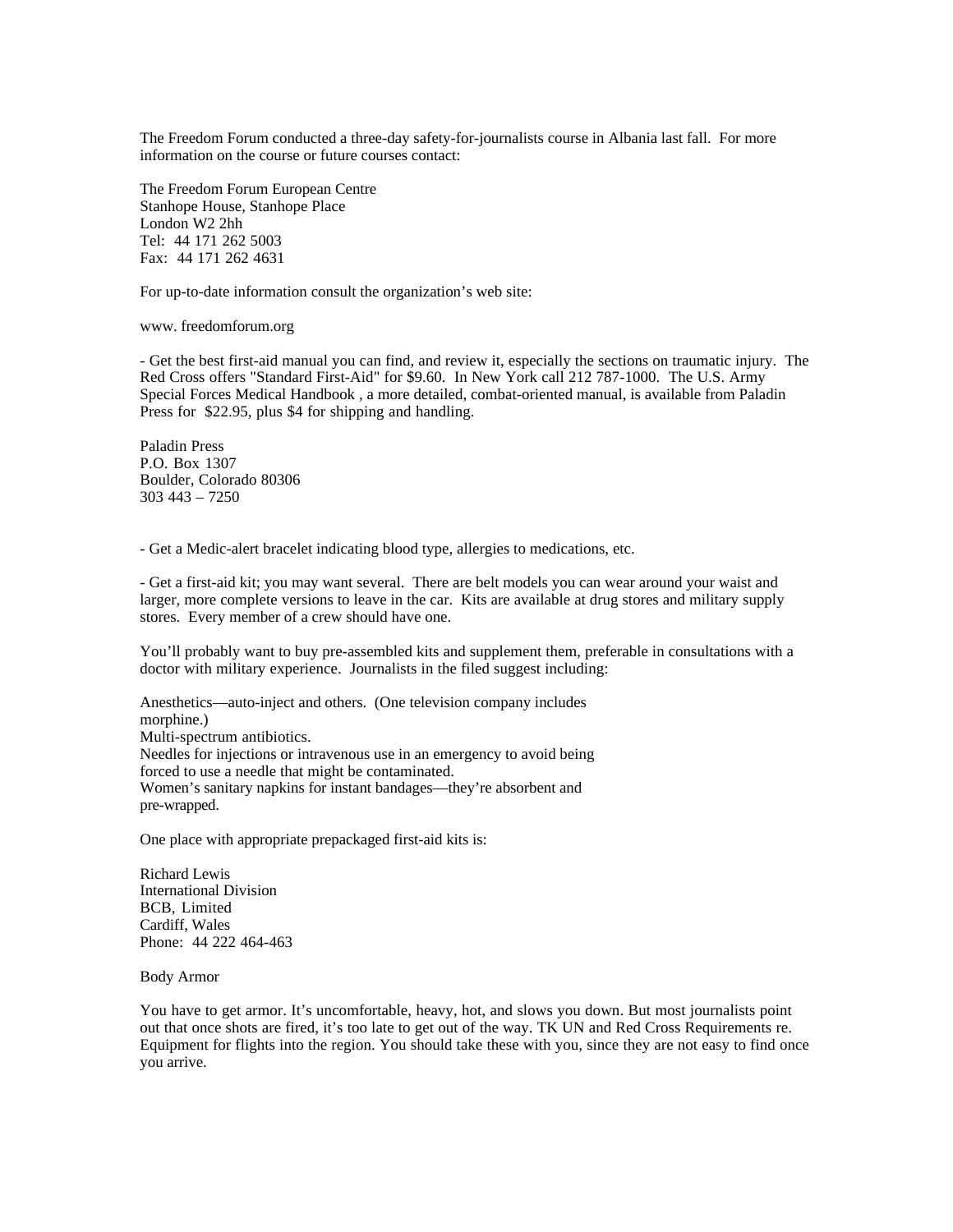Most journalists recommend getting flak jackets with armor plates and flaps for neck, sides and groin. In the United States, Army-Navy military supply stores carry this equipment or can order it. Level III protection is recommended. The cost is about \$800.

The BBC has devoted considerable research into appropriate body armor for its personnel. Its choice should be seriously considered by other journalists.

BBC regulation flak jackets are provided by:

Lightweight Body Armor, Limited 2 Macadam Close Drayton Fields Daventry NN1 5BT Northhamtonshire, U.K. Phone: 44 327 311 020 Fax: 44 327 311 030

The BBC uses model BCJ (Ballistic Combat Jacket) for reporters, which includes a neck, collar and groin protector, and weighs six pounds. It defends the wearer against mortar, mine, and grenade fragments, and handgun fire up to .44 magnum.

Flak jackets, however, do not protects the wearer from sniper and rifle fire-a major concern in the Balkans. Therefore, it has become standard issue to add "hard-up armor" plates to the front and back pockets of the vest, each of which adds another 10 pounds to the weight (but gives you added protection). COST TK

The BBC issues a separate model to cameramen as a result of field experience in the Balkans. The PTJ (Police Tactical Jacket) provides higher arm coverage for people likely to be holding up a camera, making for greater body exposure. This model weighs 10 pounds and is also recommended to include front and back plates. COST TK

Journalists should make sure their jackets are treated to be water repellent (like those from Lightweight Body Armour). Kevlar (the material most jackets are made of, similar to that used for auto tires) loses its effectiveness when wet.

If you're interested in the BBC-issued jackets, bear in mind that overseas shipments are complicated. If you can travel through Britain, arrange to pick one up there-the company can deliver them to you at the airport on a connecting flight with a minimum of red tape. A friend can also take them to you as handluggage. To box and ship jackets outside the U.K., the company must apply for an export license, which can take up to six weeks.

For journalists already on the continent, a supplier in Germany is Mehler Vario System, which can ship equipment quickly through Europe.

Mehler Vario System Edezeller Str. 53 D-36043 Fulda **Germany** Fax: 49 661 103 658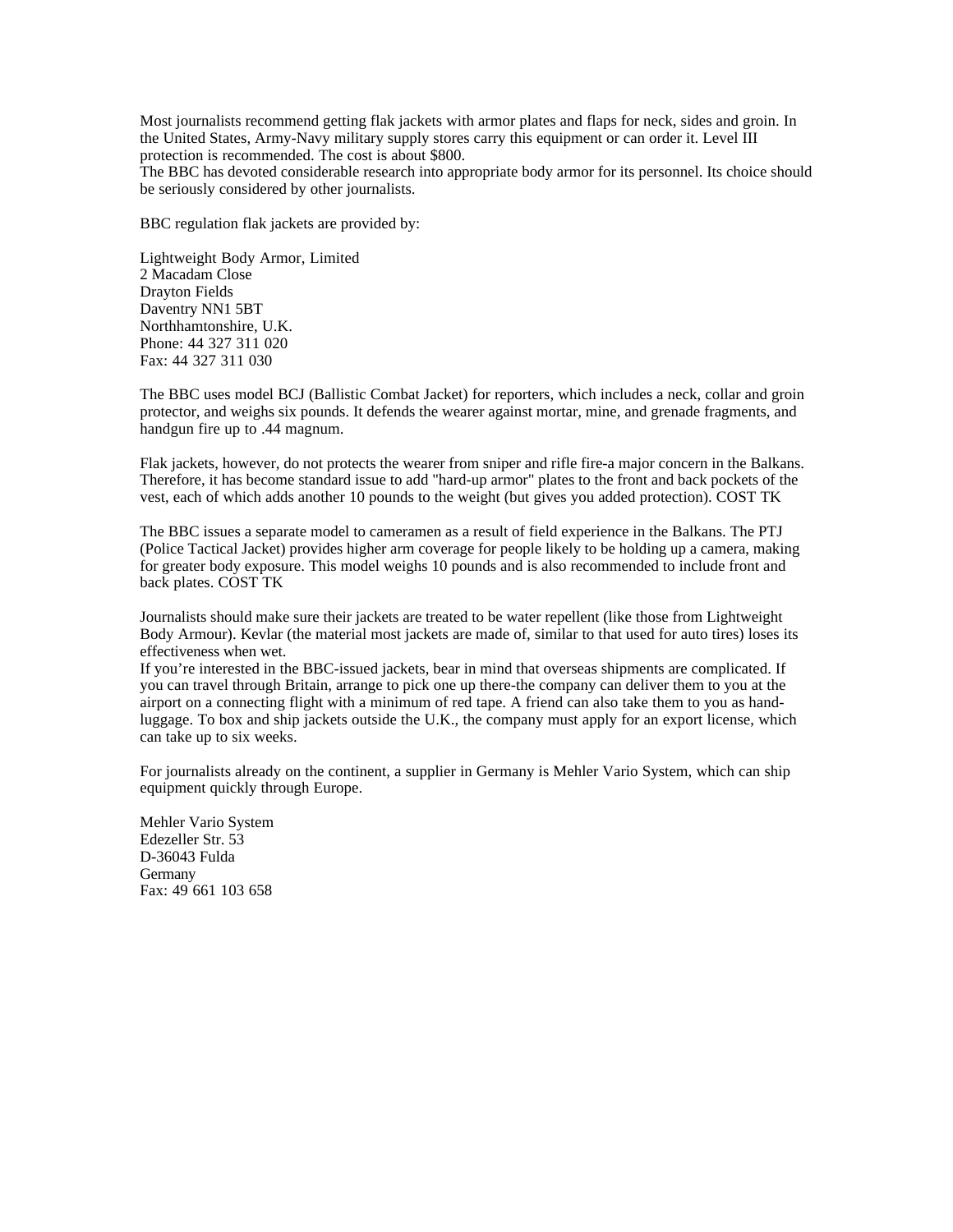Get the Right Stuff

Its best to go equipped with the following items, which can be time-consuming or impossible to obtain once you're there. Expect primitive conditions in many places because of war damages. So consider taking:

-A sturdy, padded bag for use in the filed. Photographers should get one that can hold cables, cameras and miscellaneous gear. If you need to duck or run, you've got everything in one place.

-A short-wave radio, which is especially useful in remote regions to keep up on the latest news.

-Extra batteries, left in their plastic packaging so they don't lose their charge, for all the equipment you bring. Extra film and tapes too.

-Long video leads for monitoring camera shots from a distance. Television crew members using viewfinders have found that the glow can attract sniper fire, especially in hotel windows at night. The BBC recommends bringing a small monitor with a long video lead for viewing shots away from windows or other places that might attract attention from snipers.

-Half-bottles of scotch and brandy, chocolate, and coffee for barter at checkpoint, etc. (One journalist recommends bringing pornographic magazines.) Preferred cigarettes are reported to be Marlboros or Rothmans. Children like candy and gum.

-Currency is small denominations. Deutschmarks seem to be the favorite, followed by U.S. dollars. (Bring more than once currency.) Try to change money before you get there, since only large denominations may be available in the region.

-A sleeping bag. Expect low temperatures in the winter, and minimal comforts. Carry a towel as well.

-Waterproof matches, long-life candles, flashlights (both head-mounted and hand-held), a water filter and water purification tablets. Blackouts are routine, anticipate power failures in many areas.

-A list with phone numbers of family members, employers, colleagues in the regions. Include UN and Red Cross field offices, and other organizations that can help in an emergency. (You can note your personal numbers on the last pages of this guidebook and keep it in your pocket.)

-Extremely durable, preferably waterproof shoes or boots, already broken in, with flexible soles and good traction.

-Pencils (rather than pens) and extra notebooks.

-Avoid bringing clothing or field equipment that looks like military-issue. You don't want to be mistaken for a soldier.

Once You Get There

5. UN Press Credentials

TO BE UPDATED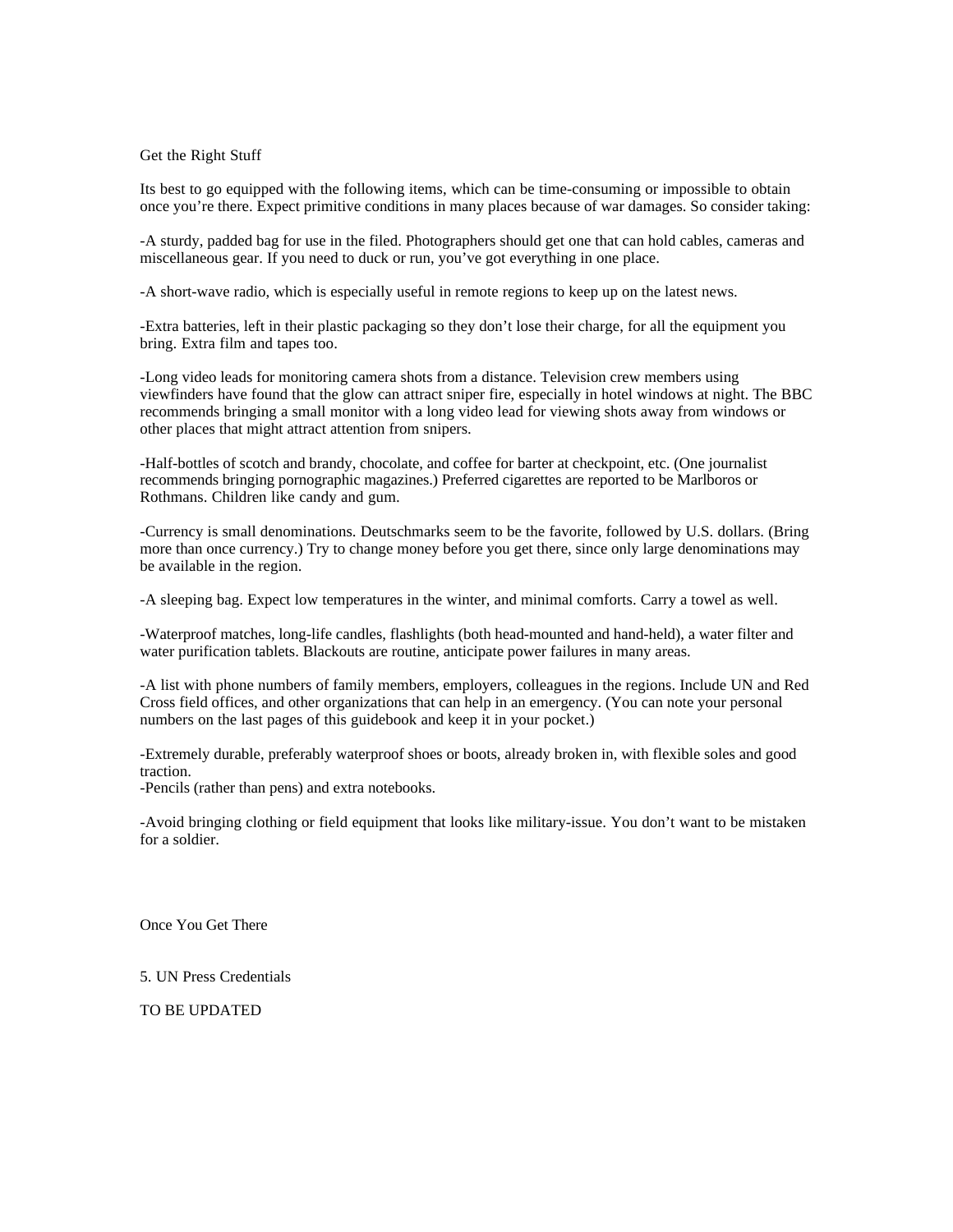6. Map Showing Areas of Military Control

Included separately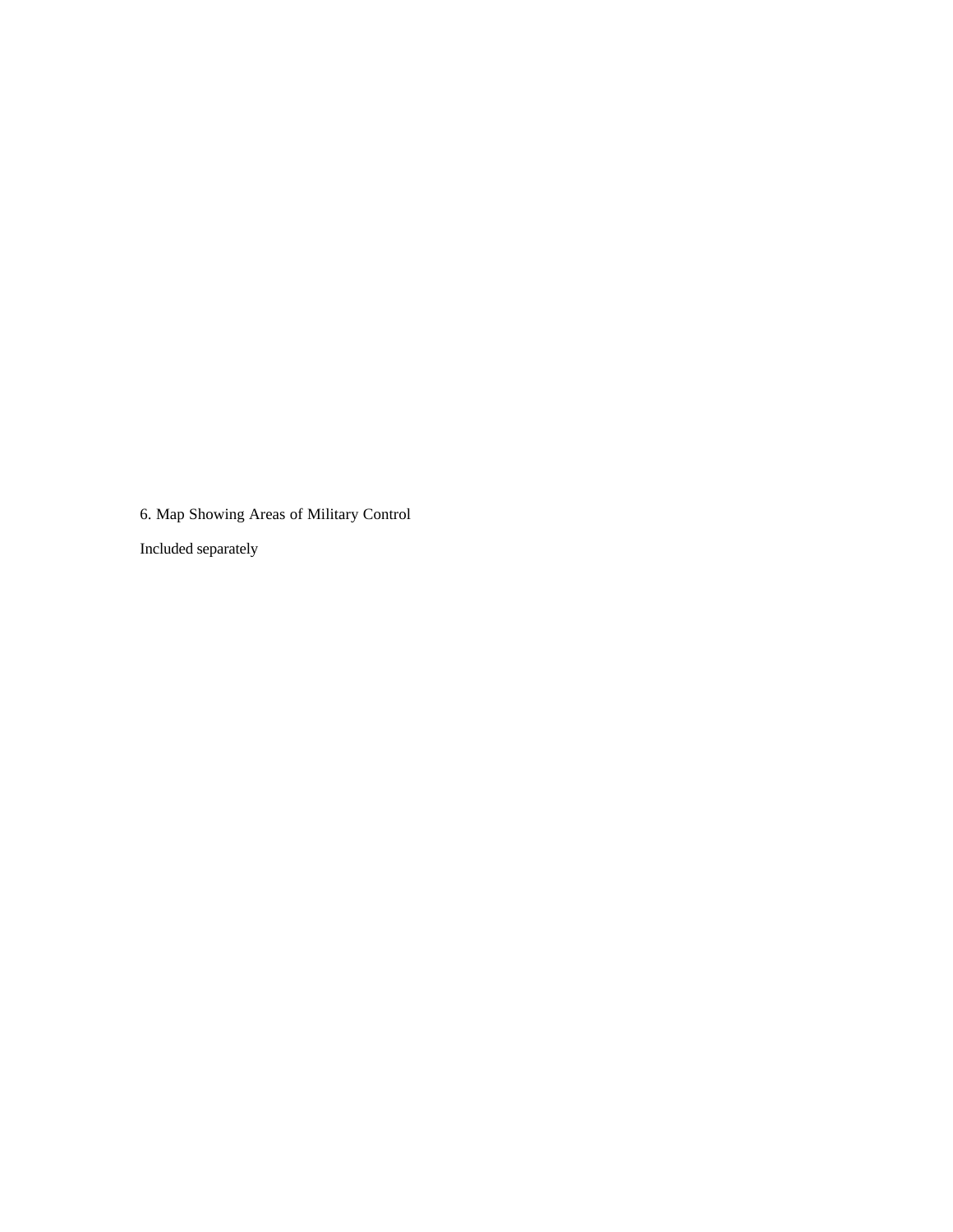### 7. Getting There

### Serbia-Montenegro:

At the time of press, the US State Department warns US citizens against travel to Serbia-Montenegro and strongly urges all US citizens to leave the country immediately. The US Embassy suspended all operations on March 23, 1999. There is currently no diplomatic presence in this area.

#### Albania:

At the time of press the US State Department warns against all travel to Albania. Staff at the American Embassy in Tirana, Albania has been greatly reduced for safety reasons. Americans who remain in Albania - or who plan to travel there- are advised to avoid crowds and demonstrations. Travel to Tropoja and Has in the north is considered extremely dangerous.

American citizens in Albania should register with the Embassy in Tirana. Tel: 355-42-32875

The following airlines offer service to Rinas international Airport in Tirana (most require connections if travelling from the US):

Austrian Airlines, Lufthansa, Alitalia, Olympic Airways, Adria Airways, SwissAir, Arberia Airlines, Hemus, Balkan Airlines, Malev, Albanian Airlines, ADA Air

Visas: Citizens of the EU, Australia, the US, Canada and some other countries do not need a visa. Visas are available at the border.

#### Macedonia:

At the time of press, the US State Department urges all American citizens to consider their personal security situation. Those who remain in the area are advised to avoid large crowds, keep a low profile and stay alert. US Citizens are urged to register with the consular section of the US Embassy in Skopje. Phone: 389-91-116-180.

US citizens need a passport and visa to enter the area. Other requirements for entry can be answered by the Embassy of the Former Yugoslav Republic of Macedonia in Washington DC. Phone: 202-337-3063

There are no direct flights between the United States and Macedonia. More information can be obtained from the US Department of Transportation at 1-800-322-7873.

The following airlines provide service to Skopje, Macedonia:

Adria Airways, Aeroflot, Austrian Airlines, Aviompex, Balkan, Croatia Airlines, MAT (Macedonia Airlines), Malev-Hungarina Class Project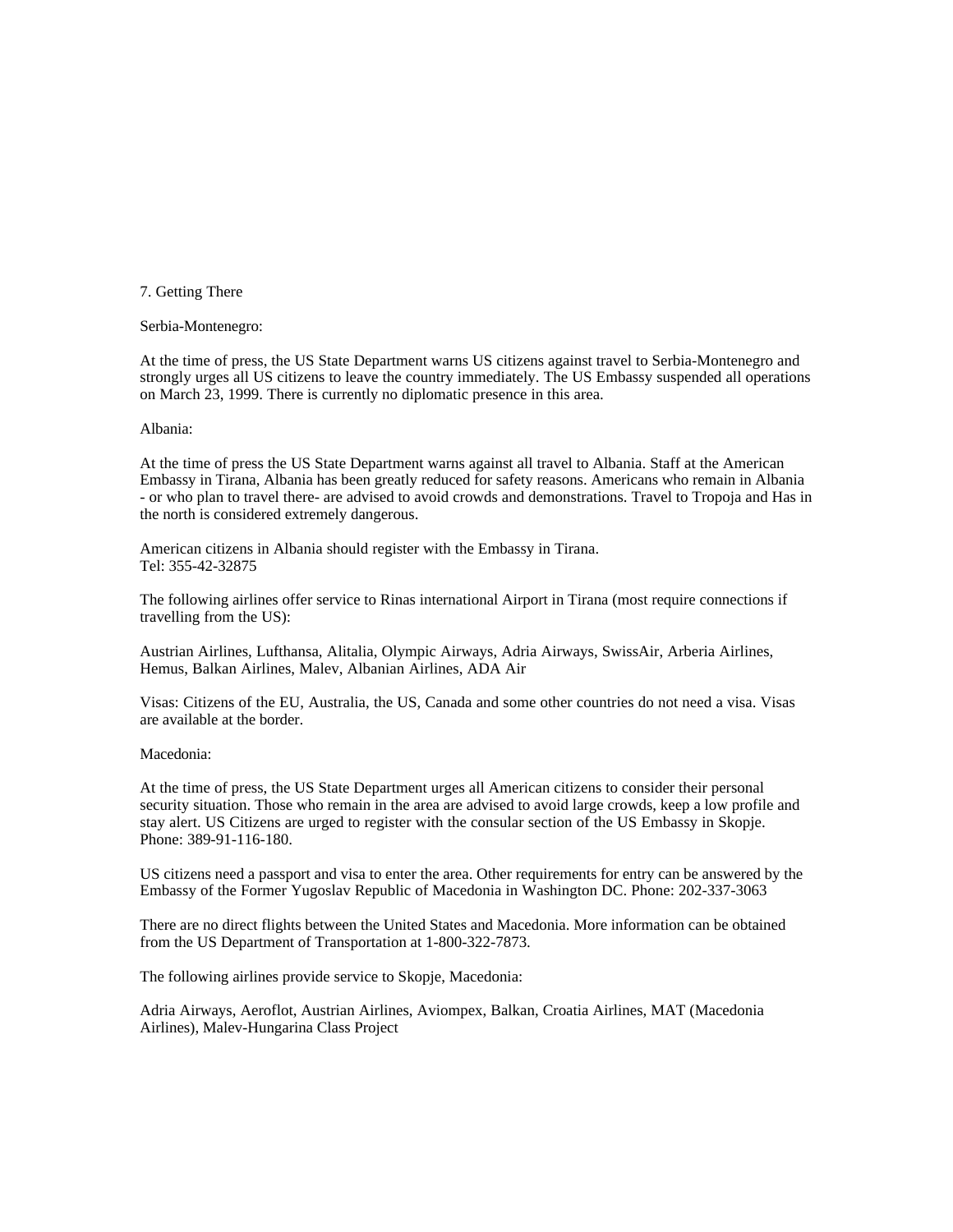#### 8. Moving Around the Region

Montenegro:

Blaine Harden, from the New York Times who just returned from Montenegro suggests: Carry Cash - Deutsche Marks are preferred to US Dollar currency.

Hiring a driver is the best way to get around and this is relatively easy in Montenegro

The best option is to rent a car from Greece and drive in across the borders. Greece license plates are neutral and favored. They don't cause any trouble.

Most journalists there have a big international press sign on their car, but naturally be careful. Assess each situation. That sign can be dangerous in the wrong areas. According to this reporter, "In certain areas they shoot you for that."

Croat license plates are no good and if entering Montenegro from Croatia. You will also not be able to rent a car in Dubrovnik or Split.

Getting into Serbia is risky and changes every day. This reporter had his money and equipment stolen by the Serbian military at the checkpoints.

Under no circumstances whatsoever should you video or take pictures of the army. In Montenegro the army will take your equipment and possibly hurt you. And do not go near military sites unless escorted or with the proper permission.

Contact the central police. They are excellent sources for maneuvering around the areas.

UNHCR Liaison Offices:

NONE listed for Macedonia

In Albania: UNHCR Liason Office Rruggvaso Pasha 11/1 Tirana, Albania

In Serbia (may be closed) 58 Proleterskin Brigadayu -11000 Belgrade, F.R. Yugoslavia

The following information is provided by the Freedom Forum's Safety-in-the-Field-Training-Program.

Most injuries occur from car accidents, not wearing seat belts and equipment not properly tied down, however, police stop people who wear seat belts because they assume they are foreigners.

Never be isolated. Always seek "accountability" from your representative embassy. Make sure someone will look for you and find out where you are if you get into trouble.

Do not go anywhere alone. Take a car with a dedicated driver.

Kosovo based journalists worry about landmines that are difficult to detect in the snow-covered mountains. Watch your clothing, appearance and equipment. Journalists are not liked by anxious young soldiers. Build relationships with UN and OSCE observers.

Interview with Andrew Kain, "Surviving Hostile Regions"

Andrew Kain runs a course for journalists embarking on dangerous reporting assignments called "Surviving Hostile Regions." The course is based out of Kain's office in Hereford, England. Kain has instructed journalists from the BBC, CNN, NBC, Time, Newsweek, Swedish TV 4, and Dutch TV, among other media outlets.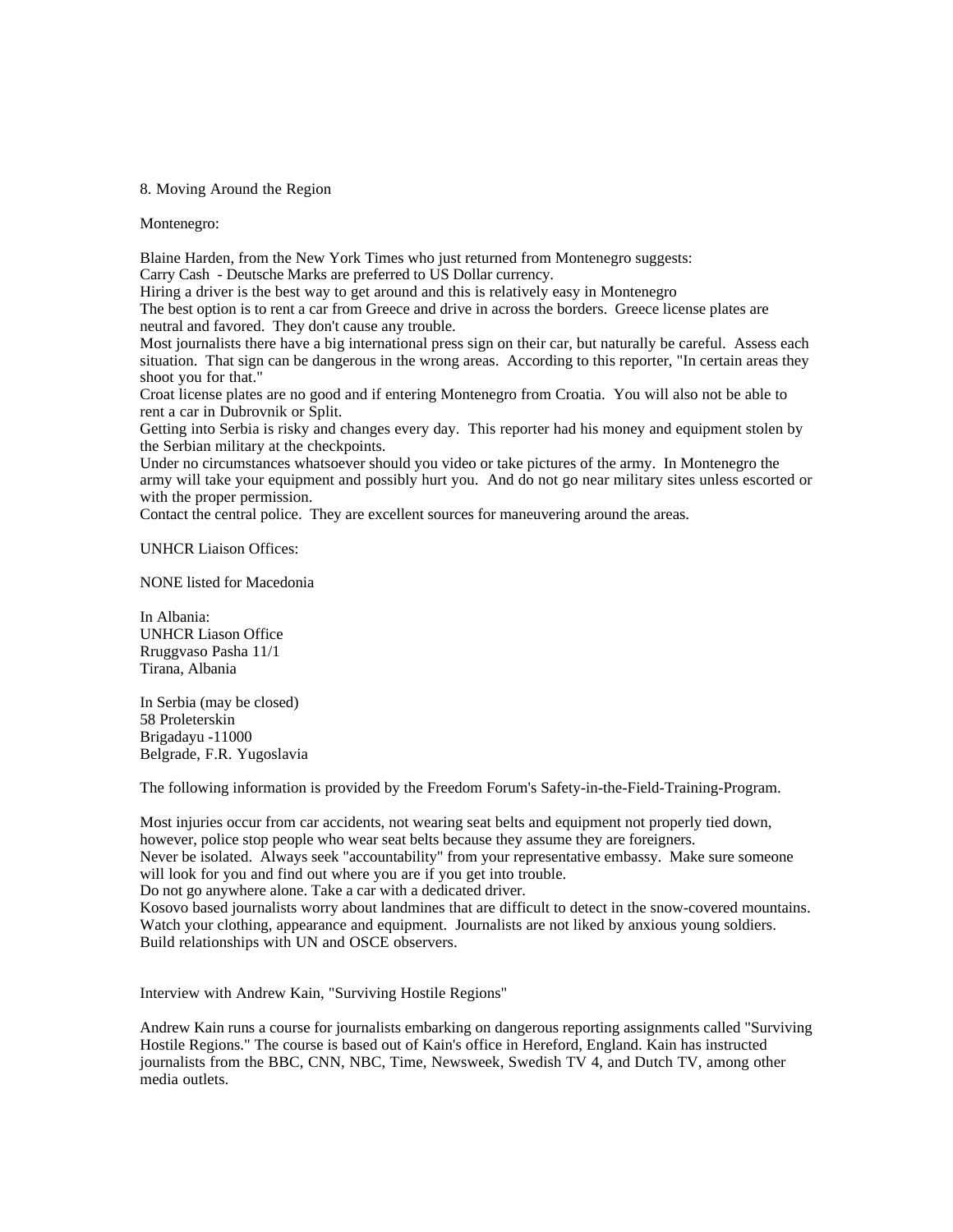"We start from the basis that war at its very best is organized chaos, then it deteriorates in grades into absolute chaos," Kain said.

Over the course of five days, Kain emphasizes four important elements for journalists entering hostile regions: awareness, self-sufficiency, medical care, and preparation.

Kain stresses to journalists that the key to safety is to be aware of one's surroundings as situations develop and change. Part of the awareness that Kain teaches runs through some of the specifics of dangerous situations: what do when caught in a minefield, what behavior to expect from professional armies, how to judge the level of risk in talking to soldiers, what likely injuries are from shrapnel.

As much as possible, Kain said, it is important to find out "what you can predict in a very unpredictable scenario."

Kain also emphasizes that journalists be self-sufficient, without taking undue risks. He runs through the importance of maintaining physical fitness to maintain needed energy, suggesting that journalists eat lots of carbohydrates and drink water. Many journalists don't realize that illness and disease pose a greater threat than bullets and shrapnel, he said.

"We try and show that by being aware of what you take in, you can minimize your chances of illness and disease," said Kain.

Kain also teaches journalists navigational skills: map reading and how to get around without a map.

But journalists often overlook the dangers in everyday activities, like driving in a car, said Kain. "Everyone sees the biggest danger as being bullets and bombs where in reality it's probably a road traffic accident," said Kain.

Kain also warned that the upheaval in conflict zones often yields another factor journalists may overlook: banditry. Journalists could find themselves being robbed at gunpoint by hungry bandits roaming the countryside.

The third element Kain emphasizes is medical care, which comprises about 50 percent of the course. Kain stresses the importance of carrying a lightweight first aid kit including anti-infection packs, needles, syringes, splints, and dressings. (Contact Kain at address below for more information about journalist's first aid kit).

Kain emphasizes reducing risk of injury by being aware of one's changing surroundings, but should it occur, Kain said, "The primary objective is to be able to deal with a trauma within the first critical three minutes."

Kain also talks with journalists about how to prepare for working in hostile regions. He stresses the importance of having the right gear, adaptable for rapidly changing weather conditions. For Kosovo, he suggested Goretex boots and lots of clothing layers.

And again, planning involves adaptability in dangerous areas, said Kain, "Be very aware all the time of the situation and how it's developing. Make sure that everyone knows where they're going and when they're supposed to be back."

Kain said that if hostages are taken outside the Kosovo area, its probably banditry, and chances for survival are high. But within Kosovo, the risks are much greater, Kain said. "It would be particularly important that someone knew (the journalists) were there," said Kain. Then he suggested that hostages let their captors know that people, from news organizations, embassies, etc., know you were there.

Kain emphasized that journalists' lives could depend on their knowledge of danger zones and their ability to think fast. Said Kain, "It's probably one of the most serious situations they'll ever encounter in Kosovo at the moment."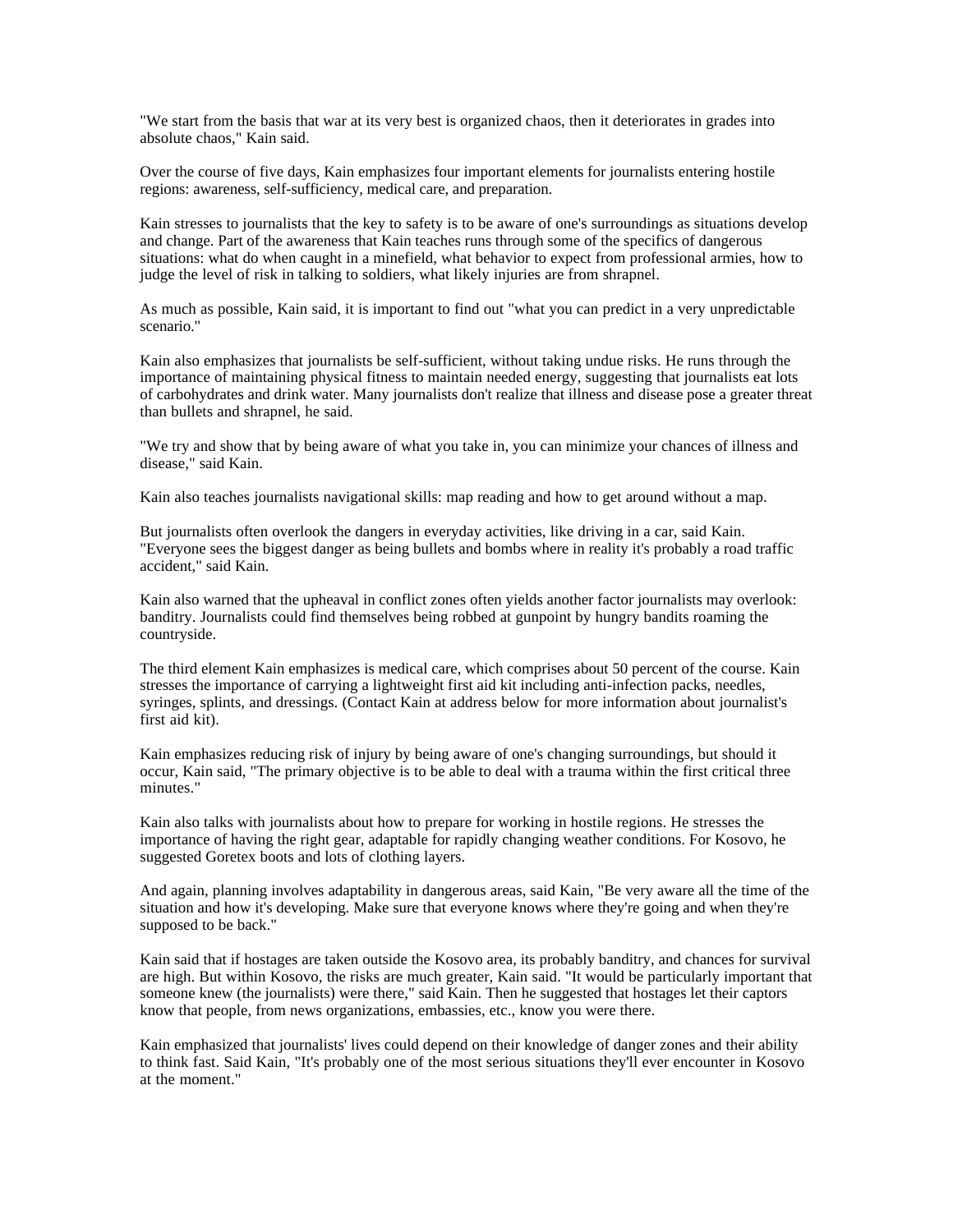For more information contact:

Andrew Kain AKE Limited Mortimer House Holmer Road Hereford HR4 9TA UK + 44 1432 353 539

## 9. Getting the Story

Maintain objectivity. Ultimately the best defense is your editorial quality. "If one side can prove that you are working with the other, they you make yourself vulnerable," said Mark Brayne, BBC World Service regional editor, who attended the Freedom Forum's Safety-in-the-Field Training program course.

Traveling in Groups/Planning: Always travel at the speed of the weakest in the group. Maintain the group's integrity and at all times be honest with each other. Don't pretend you're feeling better than you are. And if you see a colleague struggling, deal with it. Name it.

Use human instincts to defuse a tense situation. Especially if he's holding the gun, must deal with him in non-confrontational way, including open hands, smile, non-threatening gestures, look at the person in the eye. Never allow yourself to be separated from your group if possible.

If you're taken hostage, some survival tips: pretend to faint when being taken. Remember that they want you alive. You're no use to them dead. Maintain control of your mind. Dream of your favorite place, read a book in your mind.

Try to escape? Only if you decide if the situation has deteriorated so far. Eg. They intend to kill you, and the only alternative is trying to get away.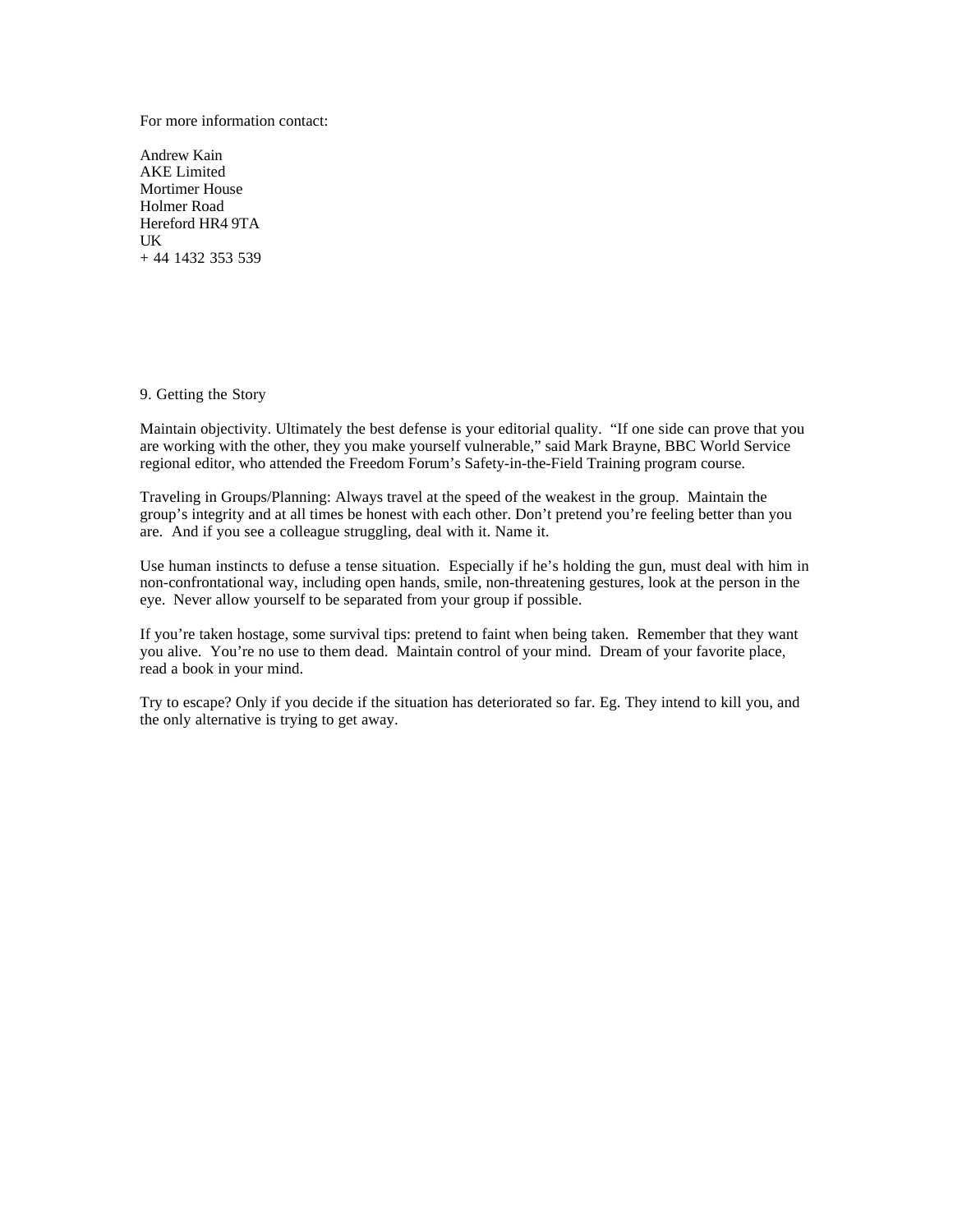10. Web Sources

- International Organizations

United Nations http://www.un.org

United Nations Center For human settlements-habitat http:// www.undp.org/un/habitat

United Nations Children's Fund (UNICEF) http://www.unicef.org

United Nations Development program http://undp.org:80

United Nations High Commissioner for Human Rights (UNHCHR) http:// www.unhchr.ch

United Nations universal declaration of human rights http://www.undhr50.org

United Nations High Commissioner for Refugees http://www.unhcr.ch

Office for the coordination of humanitarian affairs (OCHA) http://www.reliefweb.int/ocha\_ol/index.html

Reliefweb http://wwwnotes.reliefweb.int

World Bank http://www.worldbank.org

World Food Programme http://www.wfp.org

World Health Organization http://www.who.ch

- Intergovernmental Organizations

Council of Europe http://www.coe.fr/index.asp

European Community Humanitarian Office (ECHO) http://www.europa.eu.int/comm/echo/en/index.html

European Consultation on Refugees and Exiles (ECRE) http://www.poptel.org.uk/ein/ecre/index.html

International Humanitarian Fact-Finding Commission (IHFFC) http://www.ihffc.org

International Organization for Migration http://www.iom.ch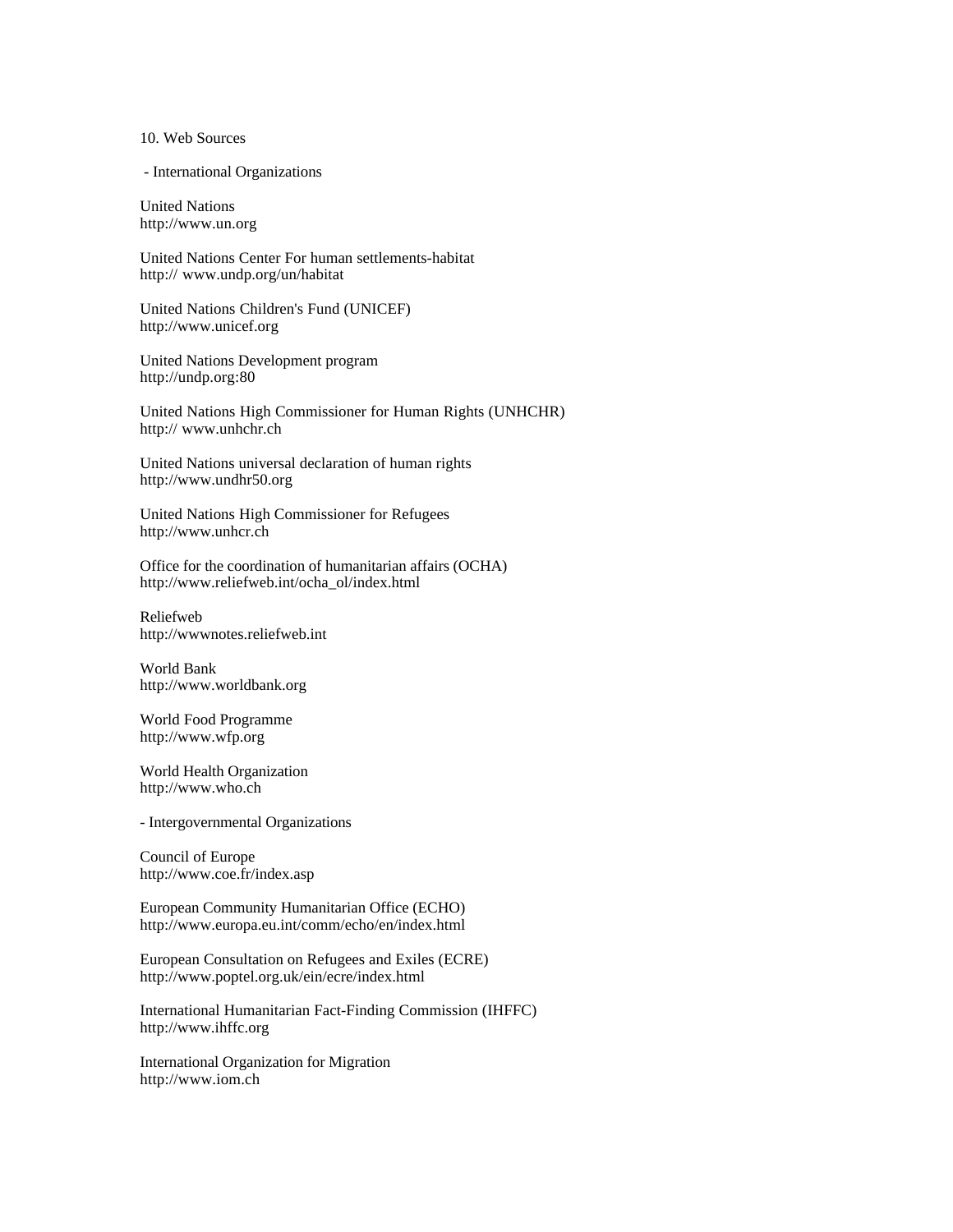NATO http://nato.int

Organization for Security and Cooperation in Europe http://www.osce.org

- Non Governmental Organizations (NGOs)

Amnesty International Online http://www.amnesty.org

Amnesty International news releases http://amnesty.org/news

Association for the Prevention of Torture (APT) http://www.apt.ch

Committee to protect journalists http://www.cpj.org

Conflict archive on the Internet project http://cain.ulst.ac.uk

Freedom Forum http://www.freedomforum.org

Freedom Forum media studies http://www.mediastudies.org

Human Rights Watch http://www.hrw.org

Index on Censorship http://www.indexoncensorship.org

International Red Cross http://www.icrc.ch

International Affairs Network http://www.pitt.edu/-ian/ianres.html

International Federation of Journalists http://www.ifj.org

Lawyers Committee for Human Rights http://lchr.org

Medecins du monde http://www.medecinsdumonde.org

Medecins Sans Frontieres http://www.msf.ca

Save the Children http://www.oneworld.org/scf/index.html

- Government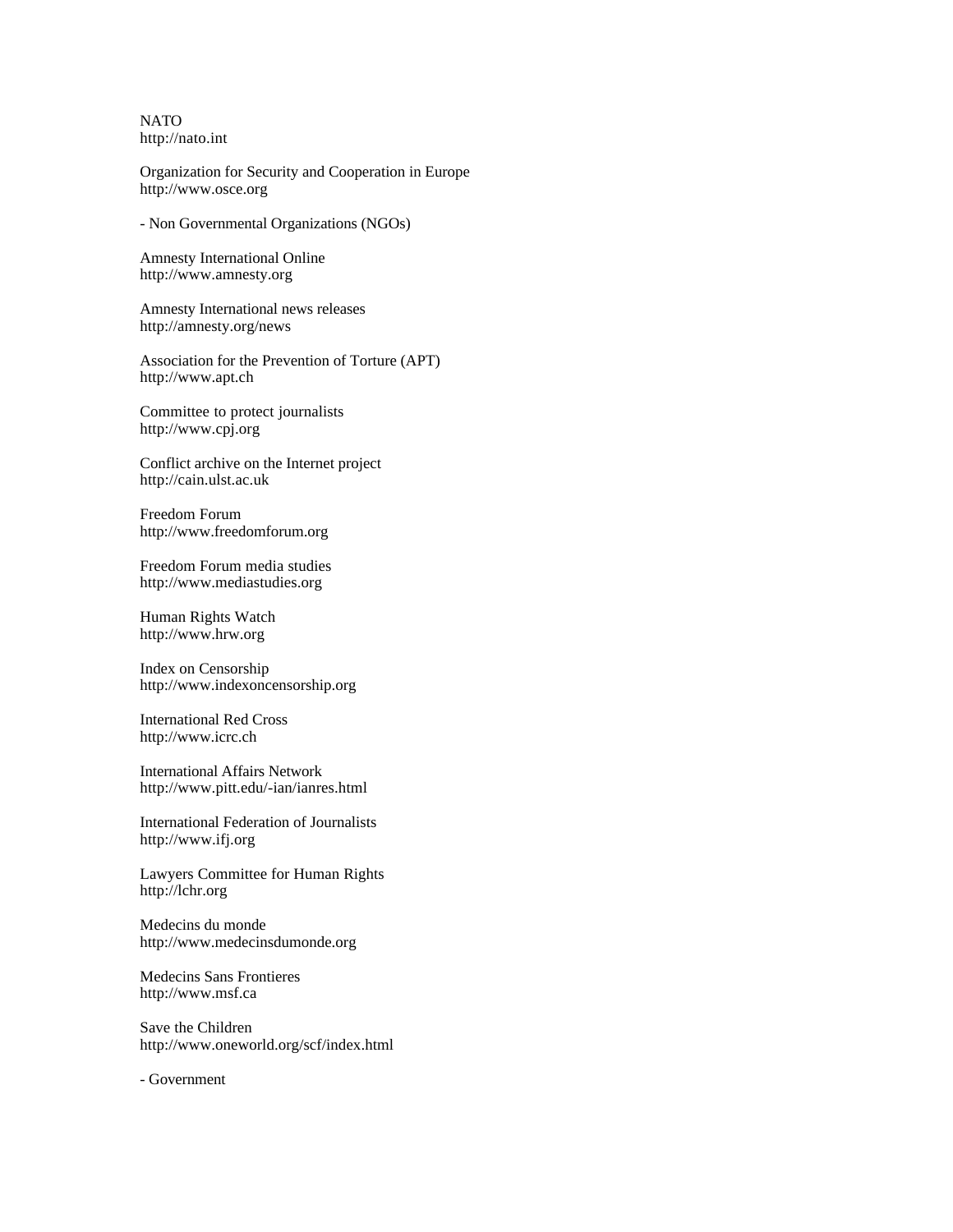American Foreign Policy http://www.afpc.org

Department of State Foreign Affairs Network http://www.dosfan.lib.uic.edu

US state Department-human rights country report http://www.state.gov/www/global/human\_rights

US missions around the world http://www.itu.ch/missions/us

- Research Centers

Geneva Center for Security Policy, Switzerland http://www.gcsp.ch

Institute for International Law of Peace and Armed Conflict, Germany http://www.ruhr-uni-bochume.de/ifhu/indexl.htm

Institute for War & Peace Reporting http://www.iwpr.net

International Relations and Security Network, Switzerland http://www.isn.ethz.ch/index.htm

- News

Alertnet (Reuter Foundation) http://www.alertnet.org/alertnet.nsf/?opendatabase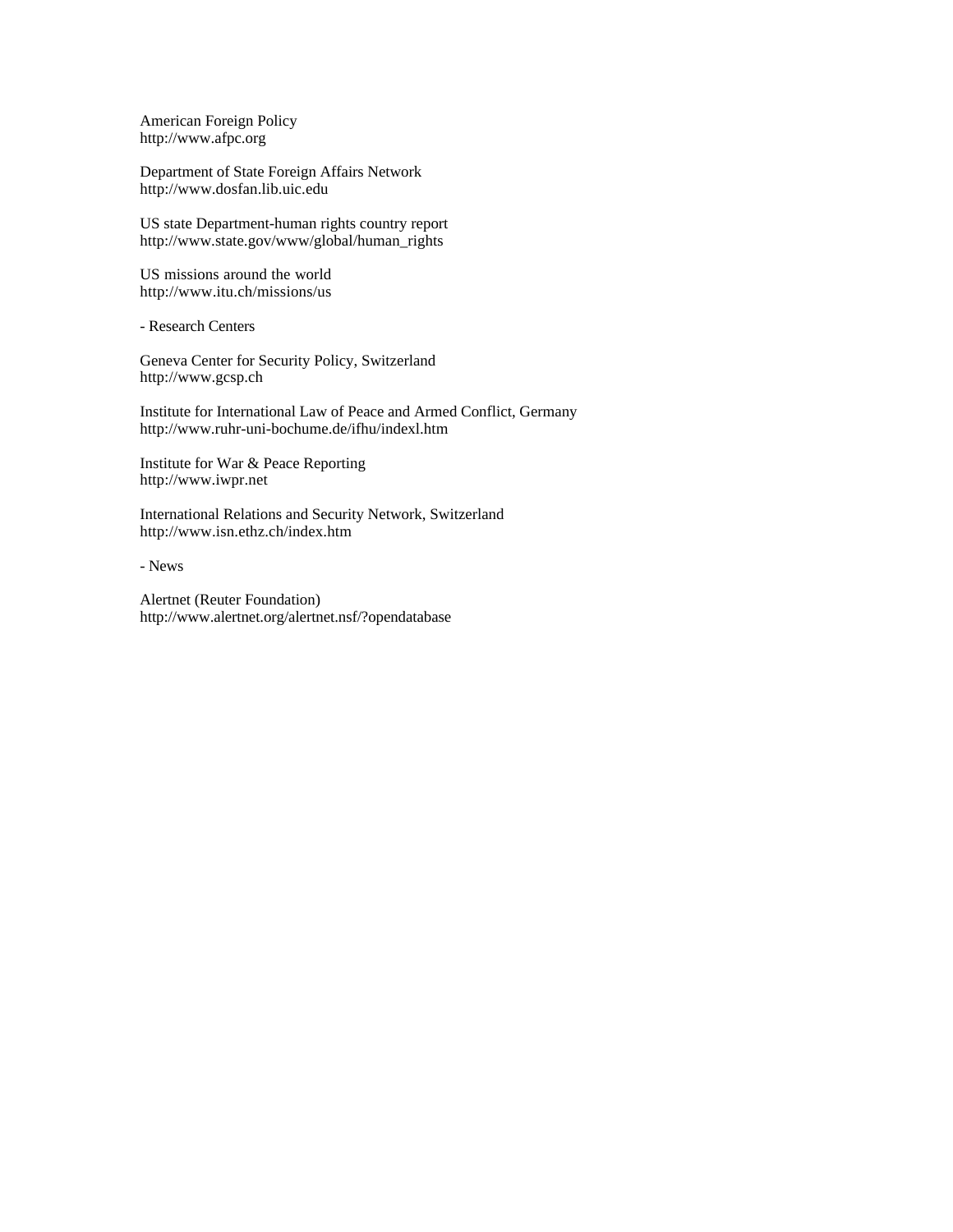11. Journalists killed, detained or arrested during the Kosovo Crisis

Slavko Curuvija - Publisher and Editor-in-Chief of the Belgrade-based daily Dnevni Telegrafand the weekly Evropljanin. Killed by gunshot wound to the head en route to his home in central Belgrade

- Antun Masle, who works for the Croatian independent weekly Globus, disappeared on April 20 after crossing into Montenegro from neighboring Albania. In early April, Globus published Masle's article that speculated about whether NATO would work toward seceding Montenegro from Yugoslavia. Dan, the pro-Milosevic Montenegrin daily, reprinted the article the day after Masle disappeared. The International Federation of Journalists believes he will be charged with espionage and tried before a military tribunal. If found guilty, he may face a 10-year prison sentence.

- Hans-Peter "Pit" Schnitzler, a German television correspondent for the SAT-1 network. On April 8, his car and equipment were taken at gunpoint by Serbian police officers after being summoned to the garage of the Intercontinental hotel in Belgrade. At the network's advice, he left the Yugoslav capital. It is believed he was detained somewhere along the Serbian-Croatian border on April 16. Serbian authorities report that he is in good condition, but will not provide explanations for his captivity.

- TF1 Television Crew was arrested by army troops on April 21. According to the Montenegrin Information Ministry, Eric Vaillant and a colleague were detained after in Rozaje in eastern Montenegro for filming a village near the Kosovo border where the army had expelled inhabitants and reportedly killed six.

- Lucia Annunziata was detained by officials along the Yugoslav-Croatian border on April 15. The prominent Italian television journalist was searched, stripped, handcuffed, hit and taken to Belgrade for questioning before being expelled from Yugoslavia.

- Pavel Novak and Jan Cabalka were detained by the Yugoslav army in Montenegro in early April. The two journalists, a Czech radio reporter and photographer, were released after several hours of questioning at the Yugoslav Army barracks. Their confiscated equipment has not been returned.

- Four Slovak Reporters were detained and charged with espionage on March 27. They were released after 3 hours of detention.

- Twenty-nine foreign journalists were temporarily detained by in central Yugoslavia and Kosovo in the wake of NATO air strikes.

## April 22, 1999 (unconfirmed)

10 people were reported dead following the NATO bombing of Belgrade's mainbroadcast building. Official Serbian news reports claim that"journalists" were killed in the bombing, however the actual number of people killed, as well as their names and occupations, have yet to be released.April 11, 1999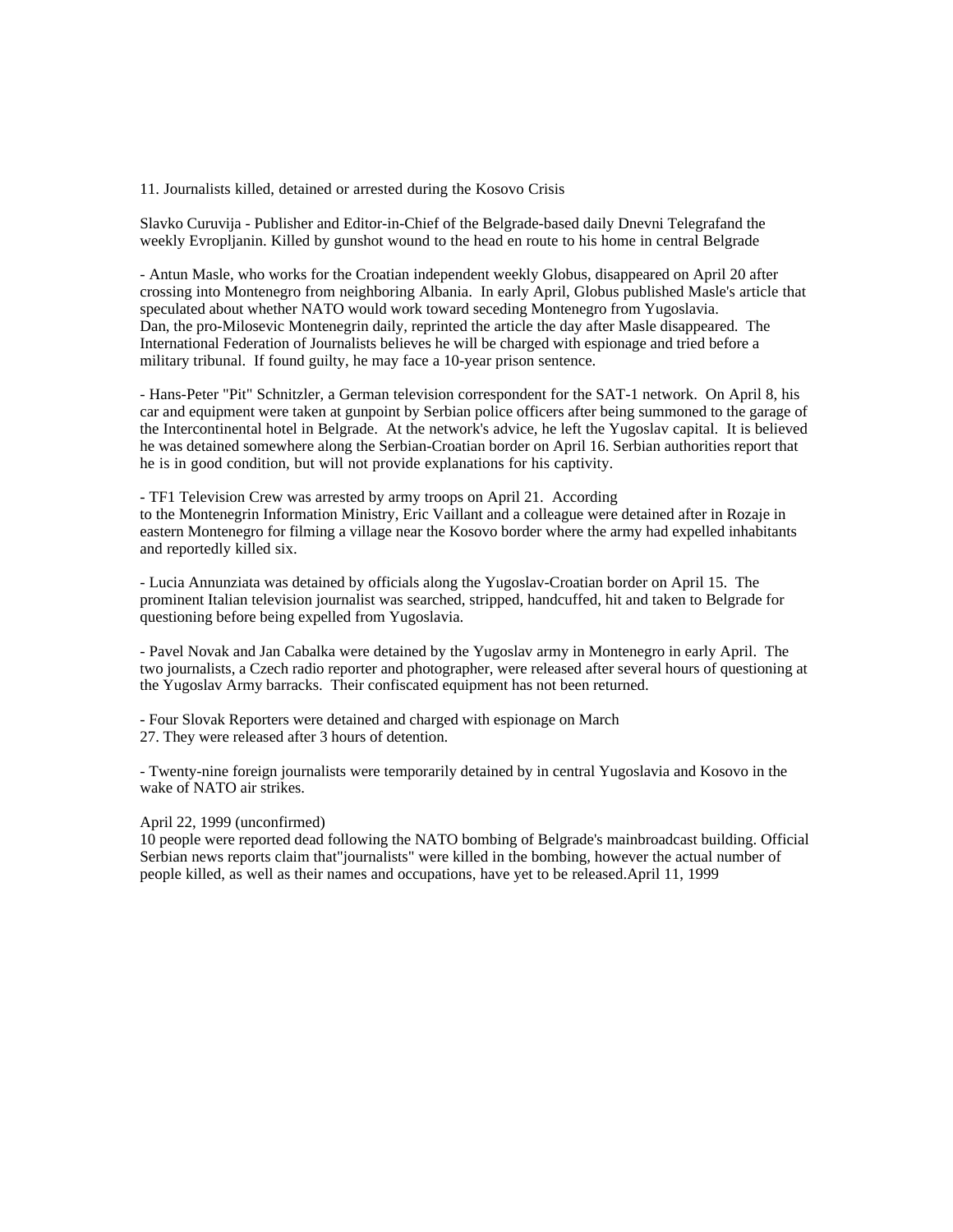12. What to do if Detained

Confrontations with Yugoslav Security Forces\*

When confronted by a member of the police or military it is important to let him know that if anything happens to you, he will be held accountable. Associating yourself with a large media organization can greatly reduce chances of being harmed. Also, tell them that an official body, such as the OSCE or the U.S. embassy, knows where you are.

Other suggestions for defusing a tense confrontation:

Deal with individual in a non-confrontational way (especially if he is armed).

Open hands.

Smile.

Do not make threatening gestures.

Look the person in the eye. A lifeless look in the soldier's eye is a good sign that you are in a risky situation.

Never allow yourself to be isolated; stay in groups at all times ß Let the person know that you see him as a human being and not just the enemy

If female journalists are in company, allow them to handle the situation; women are better than men at defusing hostile confrontations.

Be sure to carry photographs of wife/husband and kids in your wallet in case of searches. This humanizes the journalist.

Share something, such as cigarettes, with the individual. - If you've witnessed violence, a member of the security forces could see you as a threat. You should:

1) Back away

2) Conceal camera

3) Pretend you haven't seen anything

- Hostile Confrontations

Serb security forces have systematically bullied foreign journalists since NATO began bombing Yugoslavia on March 24, 1999 after the government's failure to sign the Rambouillet peace agreement regarding Kosovo. More than 50 media personnel have been detained thus far. While President Slobodan Milosevic expelled the U.S., British, French and German media from Yugoslavia soon after the bombing began, the journalists who remain face significant threats. Journalists located along the Serb borders with neighboring Macedonia, Albania and above all, Montenegro, Yugoslavia's smaller republic, also risk hostile confrontations with security forces. Although Montenegro's democratic government has broken with Milosevic, the Yugoslav army continues to operate in the republic. There is a chance that a civil war could ignite in the republic in upcoming months or years.

\*November 1998 BBC/Freedom Forum Albania Safety-in-the-Field Training manual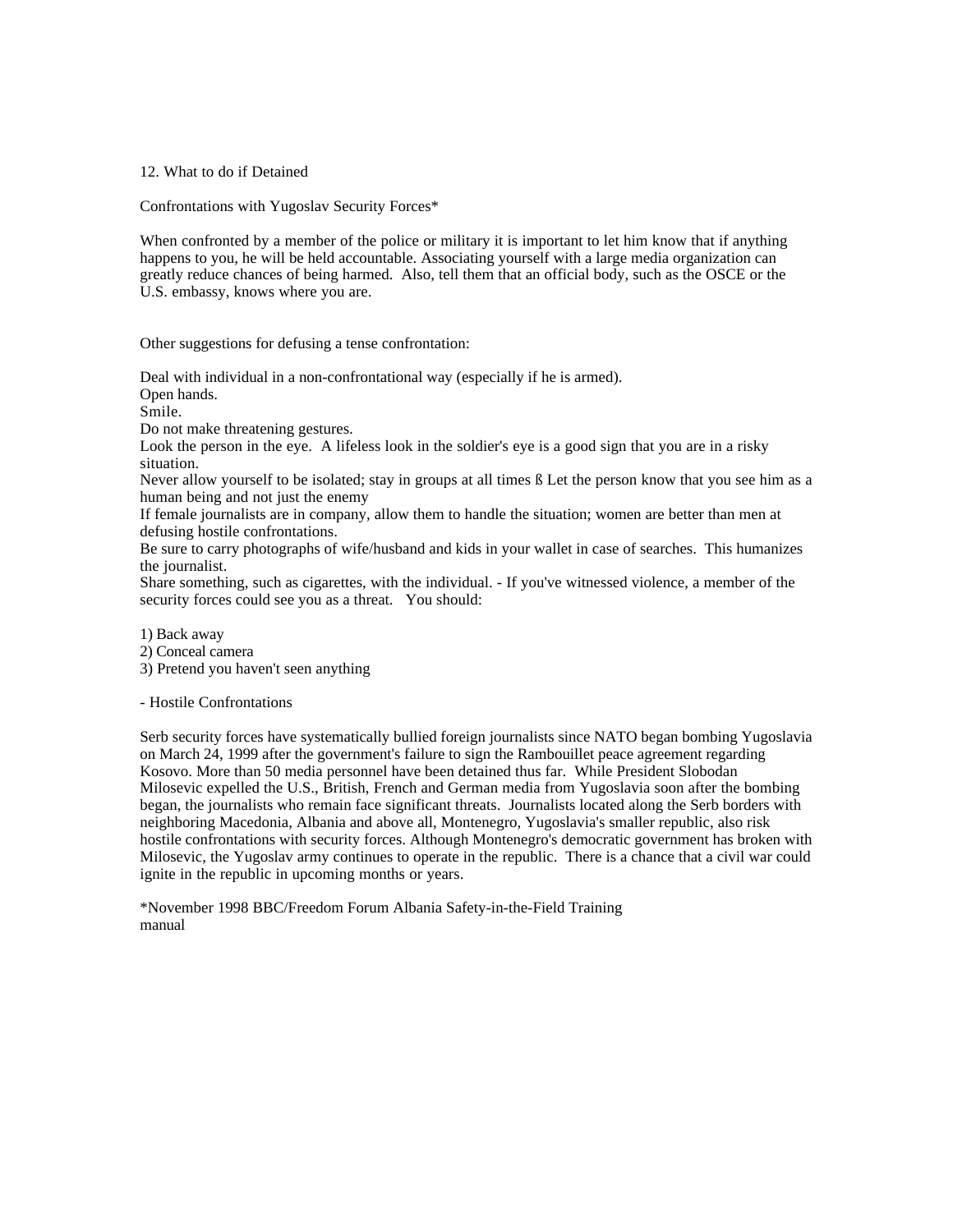13. Background on Conflict

(Suggestions: one of the following articles from The Economist or the BBC. Copyright needs to be secured)

The Economist April 3, 1999

A bleak example of the proposition that history can become incurable

At the heart of Kosovo's agony is the fact that this little patch of the Balkans falls between two basic but contradictory principles. On the one hand, Kosovo has been internationally accepted as part of Serbia and Yugoslavia. This is sovereign territory, whose borders are in principle inviolable. But, say a clear majority of the people who live there, they do not want to be part of Serbia: the world is robbing them of their right to self-determination.

At least in theory, most of the Slavs who lived in the first two Yugoslav states—the original one created in 1918, and the communist one born in 1944—had freely opted to join "the land of the south Slavs". But not the Kosovo Albanians, who are not Slavs, do not speak a Slavic language, and are mostly Muslim by religion. Yet in 1918 Kosovo nevertheless became part of Yugoslavia by virtue (if that is the word) of the fact that, during the Balkan wars of 1912, Serbia had reconquered this territory which, for more than 500 years, had been part of the Ottoman empire.

Many people are puzzled that the Serbs claim this land is holy to them, "like Jerusalem for the Jews", when hardly any Serbs live there. The explanation is straightforward. During the Middle Ages, Kosovo was the heartland of the Serbian kingdoms, the vast majority of its people Serbs. But then Murad I won that famous battle in 1389, and over half a millennium of Ottoman rule changed the demography: Serbs moved out, and Albanians moved in.

Despite these migrations, Kosovo—home to countless Serbian churches and monasteries—retained a powerful grip on Serbian emotions. For the Serbs who stayed there, the return of the Serbian army in 1912 was a liberation. For Kosovo's Albanians, it was a conquest, one that denied them the chance to join the emerging Albanian state.

Throughout the years between the two world wars, Kosovo was a sullen place. The Serbs put down Albanian rebellions, and sent in settlers to push up their share of the population. During the second world war, many of these Serbs were expelled when most of the province became part of an Italian-controlled Greater Albania. After the war, Kosovo had to be put under martial law, because no Albanian wanted the return of Yugoslav sovereignty.

Things began to change in the late 1960s, when Yugoslavia's Marshal Tito started to allow the Albanianisation of the province. In 1974, as part of a constitutional reform, Kosovo became a republic in all but name. Although technically a province of Serbia, it had its own parliament and police, and largely ran itself.

While Tito was still alive, the seeming looseness of the Yugoslav polity did not matter: Tito had the authority, and the charisma, needed to hold Yugoslavia together. But after he died in 1980 the rumblings began again. Students in Kosovo called for the province to become a full republic, an equal to Serbia itself—and entitled to dream, at least, of total independence.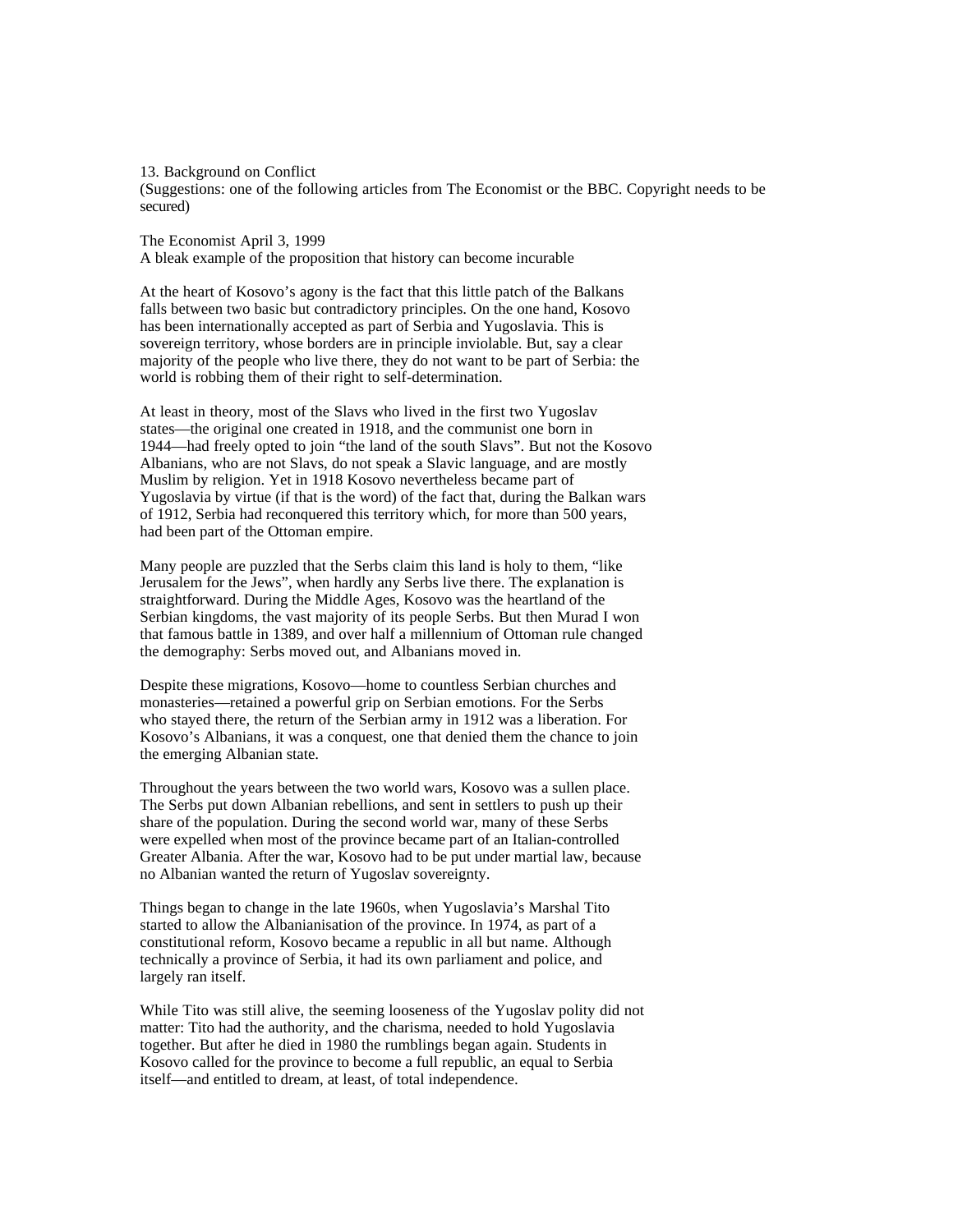The student demonstrators were put down, and many jailed. On their release, many went to live among the growing Kosovar diaspora in Western Europe. There some of them started to talk of an uprising, and of independence. The Serbs in Kosovo were anyway already feeling the pressure on them mounting. Many left for Serbia, some for economic reasons, others because of fear. Slowly but surely, the Serbian Question had reappeared.

In 1987, a hitherto unknown and seemingly bland communist apparatchik, Slobodan Milosevic, came to real power in Belgrade on the back of the Kosovo Serbs. Just ten years ago, not long after he had become president of Serbia, he stripped the province of its autonomy.

Mr Milosevic's action had spectacular consequences. His reimposition of direct rule over Kosovo hastened the death of the old Yugoslavia because most of the other republics—Slovenia, Croatia, Macedonia, Bosnia—feared that he would try to put them, too, under Belgrade's control. In Kosovo itself, with the end of one-party rule across Yugoslavia, Albanian political life came to be dominated by the Democratic League of Kosovo, led by a writer called Ibrahim Rugova. His aim at first was merely the restoration of Kosovo's autonomy. But, when the old Yugoslavia broke up in 1991, Mr Rugova declared the province "independent". So far as they could, Kosovo's Albanians boycotted Serbian institutions: they set up their own schools and health care, and no longer voted.

The cautious Mr Rugova, however, stayed in Kosovo, and stayed pacific. He argued that it would be mad to attempt an uprising against the Serbs. In 1992 he said: "We would have no chance of successfully resisting the army. In fact, the Serbs only wait for a pretext to attack the Albanian population and wipe it out. We believe that it is better to do nothing and stay alive than be massacred." Prescient words.

Mr Rugova believed that, since there were so few Serbs in Kosovo (barely 10% of a population of 1.8m), and as that proportion was steadily falling, independence was bound to come in the end. So he argued for passive resistance, and rejected calls from Croatia and Bosnia to begin an uprising against the Serbs. Although some Kosovar politicians criticised him, most ordinary Kosovo Albanians went along with him cheerfully enough. But it did not last.

#### Dayton forgot them

Disaster struck in 1995. Kosovo's Albanians were shocked when the Dayton peace conference, which ended the war in Bosnia, did not put Kosovo on the agenda. Worse followed when the countries of the European Union recognised the new Federal Republic of Yugoslavia, comprising Serbia and Montenegro, with Kosovo as a part of Serbia. Anger grew: Mr Rugova's policy, it was said, had failed.

At first, the problem for disillusioned Kosovars was that, even if they wanted to abandon Mr Rugova's peaceful tactics, it was hard to bring any significant quantities of weapons into landlocked Kosovo. But that changed in 1997, when the Albanian state fell apart in the wake of a financial scandal involving the collapse of a series of fraudulent "pyramid" investment schemes. The Albanian army dissolved, the police ran away, and their armouries were thrown open. The Kosovars in Germany and elsewhere raised money to begin buying guns for the guerrillas of the fledgling Kosovo Liberation Army, the KLA, which had been founded in 1993.

At the end of February last year, Serbian policemen whose patrols had come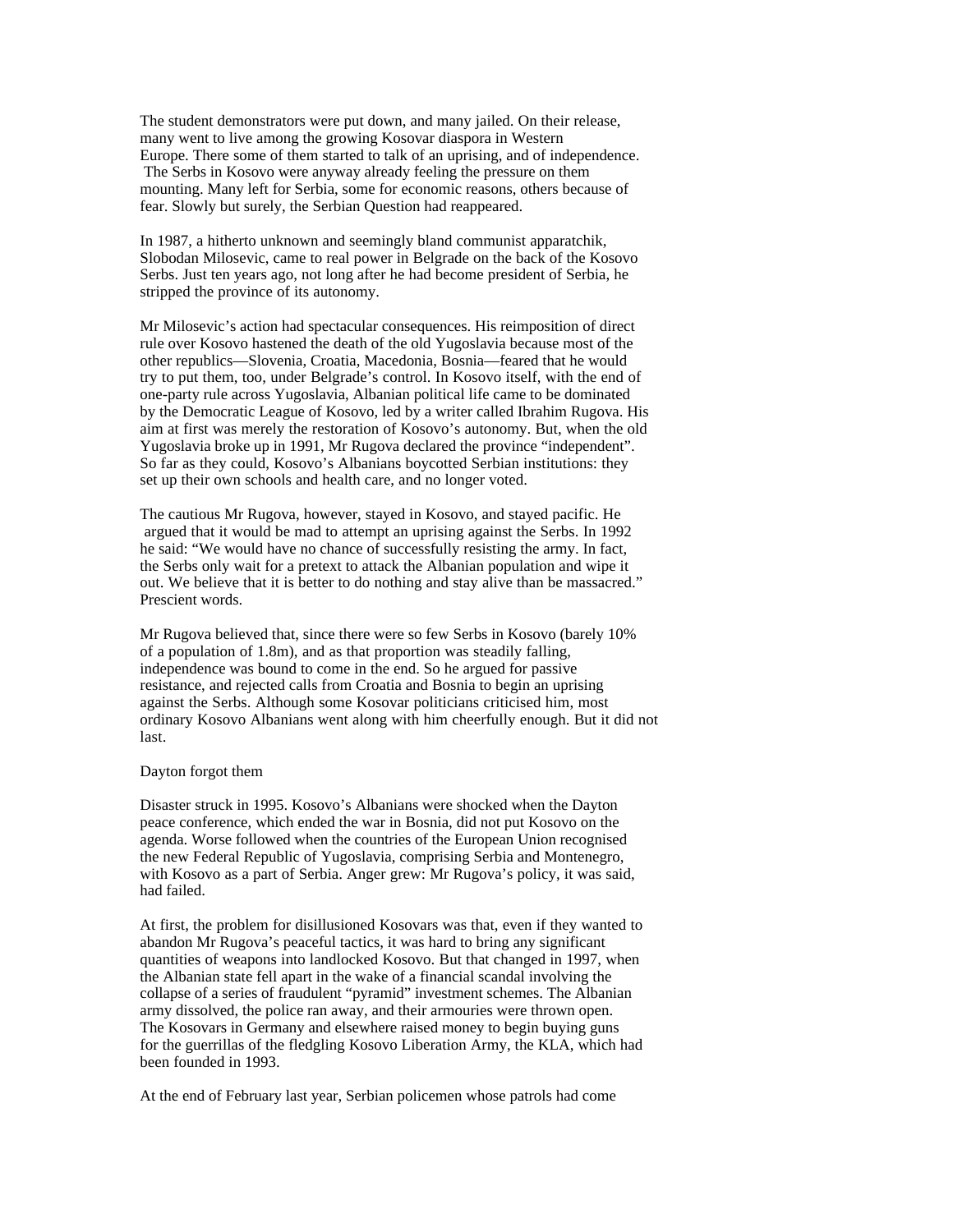under attack killed a number of people connected with the KLA, sometimes whole families. To their dismay, and to the surprise of the KLA, which at the time numbered barely a couple of hundred men, Kosovo exploded. The KLA found itself swept along by an uprising which it tried to control and to organise. Shocked, the Serbs at first fell back, misleading the KLA's commanders into the belief that they were winning. They were not. Last summer, the Serbs hit back. Their counter-attack sent 250,000 civilians fleeing for their lives. The KLA, melting into the hills, suffered hardly any casualties.

#### When something had to be done

This is where the world came in. Fearing the refugees might die of cold, and worrying that the war in Kosovo might spread to neighboring Macedonia, NATO decided it must do something. The Serbs were told to end their offensive, or be bombed. In October Richard Holbrooke, the American architect of the Dayton deal, succeeded in getting Mr Milosevic to agree to reduce the number of his troops in Kosovo and to accept the presence of a "verification force" from the Organisation for Security and Co-operation in Europe, a loose group of countries including the NATO members and also, among others, Russia.

Or so Mr Holbrooke thought. The Serbs pulled out of some areas, whereupon the KLA came back in. The supposed ceasefire grew even more ragged. The Serbs sent in reinforcements. Seeking to pick up the pieces, Chris Hill, the American ambassador in Macedonia, shuttled between Kosovo and Belgrade trying to work out a deal that would at least transfer the conflict from the bloody hills of Kosovo to the negotiating table.

The elements of the deal, wrangled over at Rambouillet outside Paris in February, were that Kosovo should remain formally part of Serbia but in fact run its own affairs. There were to be safeguards for the Serbian minority. But, to reassure the Kosovo Albanians, and indeed to make sure the deal worked, it was to be implemented by a NATO-led force of up to 30,000 soldiers. The final constitutional status of Kosovo would be discussed after three years.

The Kosovars, though nervous and disappointed by the absence of a clear promise of independence, were eventually persuaded to sign the agreement. Almost everyone, including many Serbs, believed that Mr Milosevic could be prevailed upon to sign it too. He did not: he refused to accept the proposed "implementation force". His soldiers and policemen continued their offensive in Kosovo. The NATO countries said they would start air attacks. Mr Milosevic stayed adamant, and the bombs began falling.

Edith Durham, an English traveller to Kosovo in 1908, wrote that life there had always been an "elemental struggle for existence and survival of the strongest, carried out in relentless obedience to Nature's law, which says, 'There is not place for you both. You must kill—or be killed.' " This is Kosovo's tragedy. Between Serb and Albanian, "compromise" has had no meaning.

c. The Economist

BBC OVERVIEW OF CONFLICT

\_\_\_\_\_\_\_\_\_\_\_\_\_\_\_\_\_\_\_\_\_\_\_\_\_

September 1998

BBC journalists see first-hand evidence of a massacre of ethnic Albanian civilians, including women and children, in Kosovo.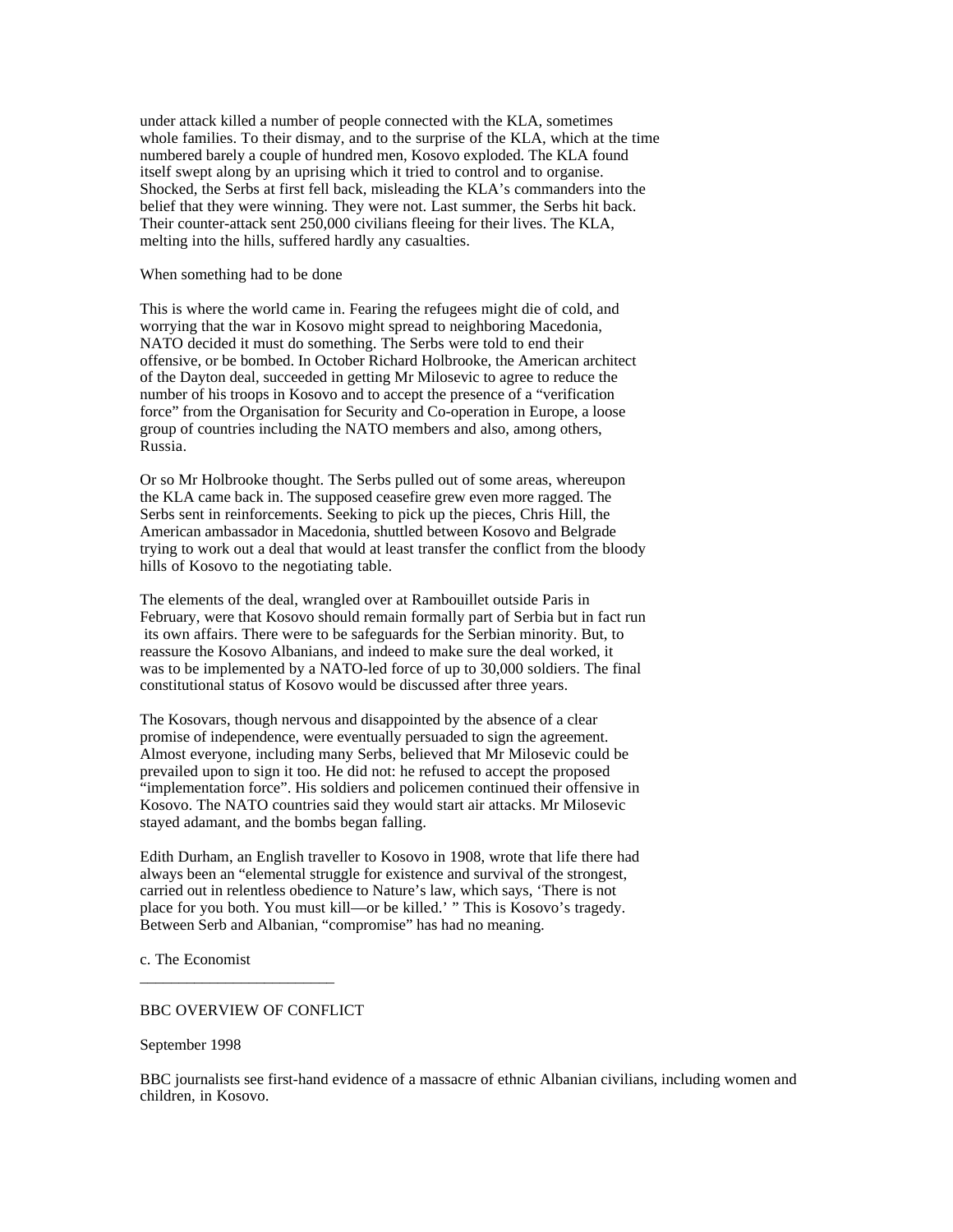### October 1998

The UN Security Council condemns massacres of ethnic Albanians in Kosovo.

Amid intense negotiating by US envoy Richard Holbrooke, NATO countries give the go-ahead for military action against Yugoslavia, if President Slobodan Milosevic does not comply with UN resolutions on Kosovo.

US Balkans envoy Richard Holbrooke announces Yugoslavia's agreement to allow a 2,000-strong force into Kosovo to ensure it complies with UN demands.

### November 1998

The first international monitors begin training before going into the field to verify October's Belgrade cease-fire agreement.

NATO and the US accuse both the Belgrade government and the ethnic Albanian rebels of endangering the cease-fire.

## December 1998

Serb forces, backed by about 100 tanks and artillery, launch an offensive near the northern town of Podujevo. The move comes after a Serbian policeman was shot dead in the town.

Tensions mount with two separate protests, symbolizing the polarization between Serbs and ethnic Albanians.

Violence continues, with the killing of a prominent Serbian official - a deputy mayor -days after six Serb youths are killed in an attack on a bar by masked gunmen, 36 ethnic Albanian fighters are killed in a border clash.

President Clinton's special envoy, Richard Holbrooke, speaking after talks in Belgrade with Yugoslav President Slobodan Milosevic, says differences between Serbs and ethnic Albanians over the future of Kosovo remain very grave. His comments come shortly after UN Secretary-General Kofi Annan warns of the danger of all-out war in Kosovo in 1999.

## January 1999

NATO gives its Secretary General Javier Solana the authority to order military action if the latest peace initiative for Kosovo fails.

US, Britain, France, Germany, Italy and Russia, give Yugoslav and ethnic Albanian leaders three weeks to finalize a settlement which would give Kosovo "substantial autonomy".

Yugoslav authorities suspend the expulsion of international monitoring mission head William Walker in Kosovo, whom they had earlier ordered out in the wake of killings in the village of Racak.

Following a massacre in the Kosovo village of Racak, NATO sends two senior officers to warn Belgrade it faces air strikes if it does not comply with the agreed cease-fire.

Renewed fighting between ethnic Albanian separatists and Serbian security forces breaks out, and two peace monitors, one of them British, are shot and wounded during the clashes.

### February 1999

The Yugoslav army moves 4,500 troops, more than 60 tanks and other military equipment to the Kosovo border amid stern warnings from NATO and the US. Thousands of ethnic Albanians flee their homes as a result of fighting, many crossing into Macedonia.

The major powers welcome the progress made at the Kosovo peace talks in Paris, but both the Serbs and ethnic Albanians stress many obstacles still stand in the way of a definitive deal.

The warring sides in Kosovo reach conditional agreement at the Rambouillet talks near Paris on substantial autonomy for the province. They agree to meet again on 15 March to discuss implementing the deal.

US Secretary of State Madeleine Albright says the "stalemate" has been broken but full agreement has not been reached on either a political or a military deal.

The deadline is extended by two more days for the two sides in the Kosovo peace talks to strike a deal. NATO policing remains the major sticking point.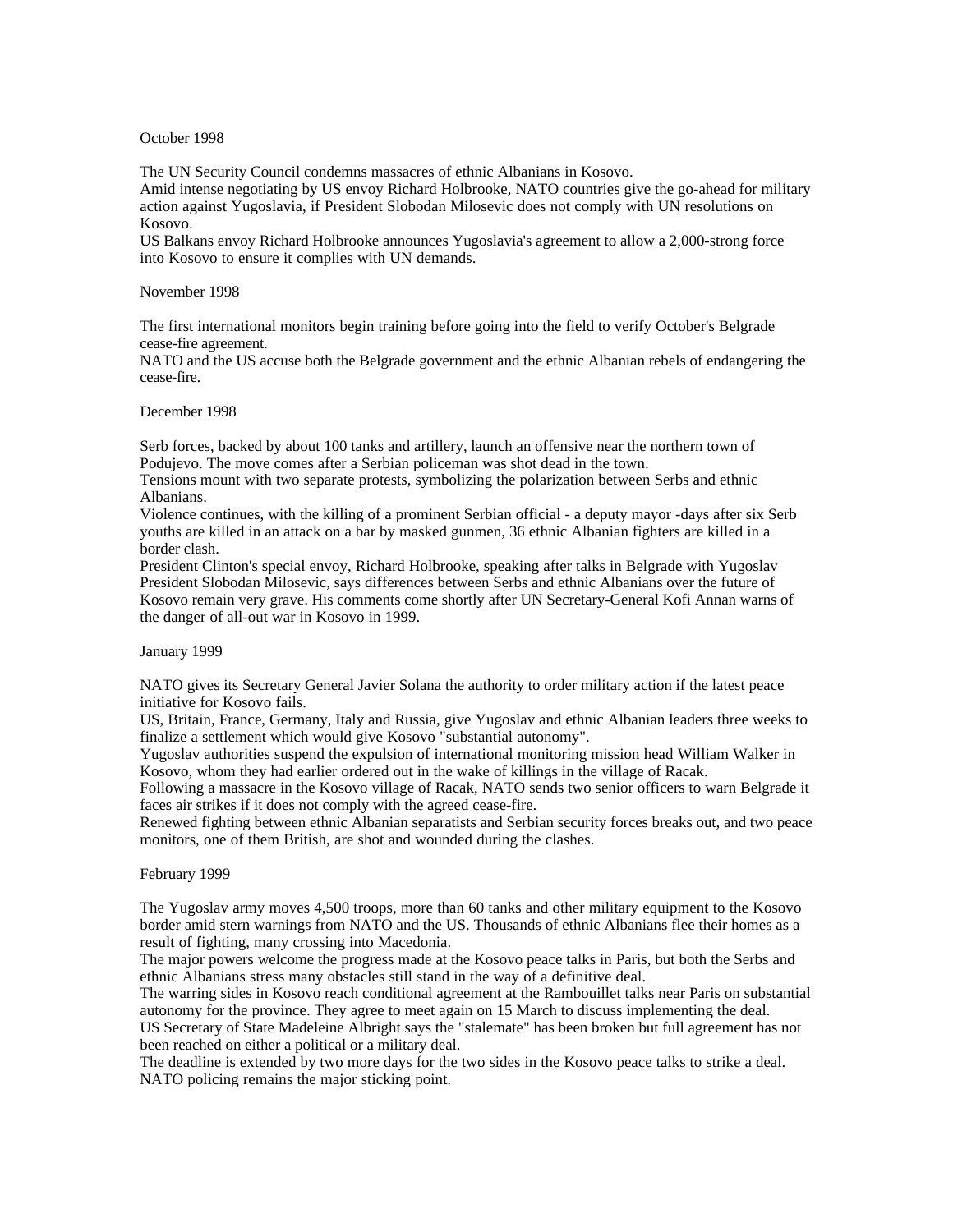US President Bill Clinton has given a fresh warning to Serbia that NATO is ready to attack if it refuses to accept a peace agreement to end the conflict in Kosovo.

President Boris Yeltsin says Russia has warned the US not to use force against Yugoslavia even if the Kosovo peace talks fail.

Yugoslav President Slobodan Milosevic reiterates his insistence that NATO forces will not be allowed into Kosovo as part of a peace deal.

US Secretary of State Madeleine Albright joins the Kosovo peace conference at Rambouillet chateau near Paris and gets the Serbian and ethnic Albanian delegations to talk face to face for the first time. The 40 ethnic Albanians killed by Serbian police in January are buried in the village of Racak. Thousands

of people attend the hillside funeral.

The Kosovo peace conference organized by the six-nation Contact Group begins at Rambouillet. For the first week, the Serbian and the ethnic Albanian delegations do not meet face to face, but stay on different floors, with the mediators shuttling between them.

The ethnic Albanian Kosovo Liberation Army names a team of negotiators to take part in the peace talks in France. The Serbian parliament agrees that Serb delegates should attend, but urges them to take a tough stance.

## March 1999

NATO carries out its threat to bomb Serbia over Kosovo, attacking a sovereign European country for the first time in the alliance's history.

NATO Secretary-General Javier Solana orders air strikes against Yugoslavia after the failure of diplomatic efforts to peacefully resolve the Kosovo crisis.

US President Bill Clinton orders his special envoy Richard Holbrooke to leave Belgrade, after Slobodan Milosevic continues to refuse to accept an autonomy plan for Kosovo's Albanians secured by NATO troops.

US envoy Richard Holbrooke flies to Belgrade to try to get Slobodan Milosevic to agree to a peace plan, but there is no immediate sign of progress. An offensive by Serb forces in Kosovo, meanwhile, continues. International monitors are ordered out of Kosovo as the peace talks break down following Serbia's continued refusal to sign up to the proposed peace deal. The Serb side is told the talks will not resume unless they agree to the deal.

At a second round of talks on the future of Kosovo in Paris, the Kosovo Albanians agree to the peace deal on offer, while there is continuing defiance from Serbia. Violence in the province, meanwhile, continues. Russian Foreign Minister Igor Ivanov, speaking after talks in Belgrade with Slobodan Milosevic, says the Yugoslav president remains defiant about the proposed peace plan for Kosovo.

Leaders of the rebel Kosovo Liberation Army say they need more time to consider the terms of the proposed peace accord, and Belgrade sticks to its rejection of the deployment of any foreign troops. Meanwhile clashes continue near the border with the former Yugoslav republic of Macedonia.

A key figure in the Kosovo Liberation Army, Adem Demaci, who has opposed the international plan to end the conflict in the province, resigns as the KLA's political representative. c. The BBC

## \_\_\_\_\_\_\_\_\_\_\_\_\_\_\_\_\_\_\_\_\_\_\_\_\_\_ 14. Important Phone numbers

#### IN AN EMERGENCY

Committee to Protect Journalists New York Tel 212 465 1004 Fax 212 465 9568 e-mail; cpj@igc.apc.org Call collect if it's an emergency

# INTERNATIONAL JOURNALISM ORGANIZATIONS

Balkan Independent Media Center for Journalists Ljublana, Slovenia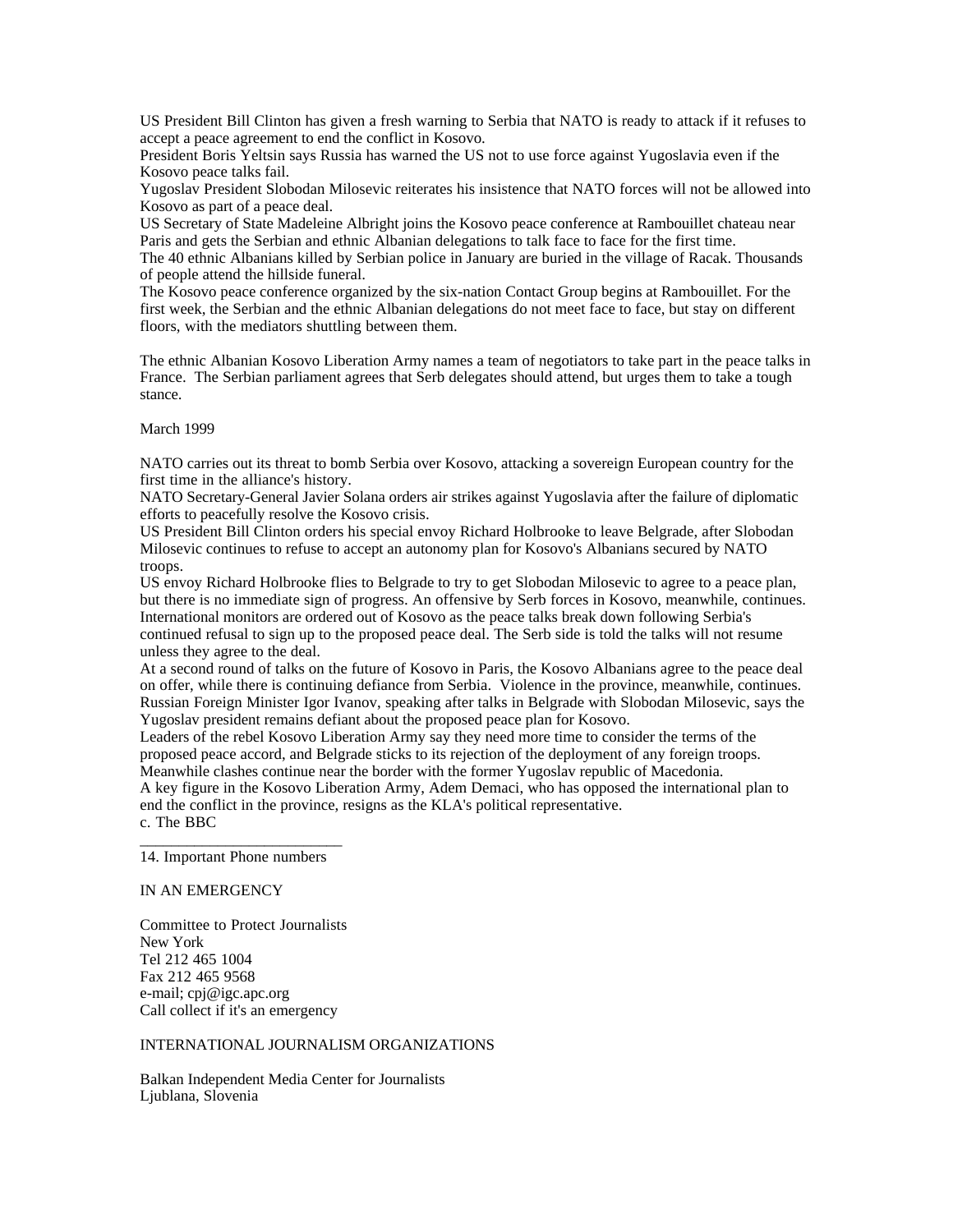Tel/Fax 38 661 132 7034 (Operated by the international Federation of Journalists and the International Federation of Publishers)

International Federation of Journalists (IFJ) Brussels Tel 32 22 380 952 Fax 32 22 303 633

International Federation of Newspaper Publishers (FIEJ) Paris Tel 33 14 742 8500 Fax 33 14742 4948

Reporters Sans Frontiers Paris Tel 33 67 798 182 Fax 33 67 796 080

## RELIEF ORGANIZATIONS

- Red Cross Field Offices

International Committee of the Red Cross (MAIN OFFICE) Public Information Centre 19 avenue de la Paix CH 1202 Genève Fax: ++ 41 (22) 733 20 57 (Public Information Centre) Phone: ++ 41 (22) 734 60 01

ICRC Delegation in ALBANIA Muhamet Gjollesha No 43/3 TIRANA Albania E-mail: icrc@icc.al.eu.org

ICRC Delegation in BOSNIA-HERZEGOVINA Zmaja od Bosne 136 71000 SARAJEVO Bosnia-Herzegovina E-mail: icrcsar\_bih@zamir-sa.ztn.apc.org

ICRC Delegation in CROATIA ul. Florijana Andraseca 18 10000 ZAGREB **Croatia** E-mail : icrczaghr@zg.tel.hr

ICRC Delegation in HUNGARY Margit Körut 31-33 1027 BUDAPEST Hungary (covers Bulgaria, Czech Republic, Poland, Romania, Slovakia, Slovenia)

ICRC Delegation in REPUBLIC OF YUGOSLAVIA Bulevar Crvene Armije 144 11000 BELGRADE Federal Republic of Yugoslavia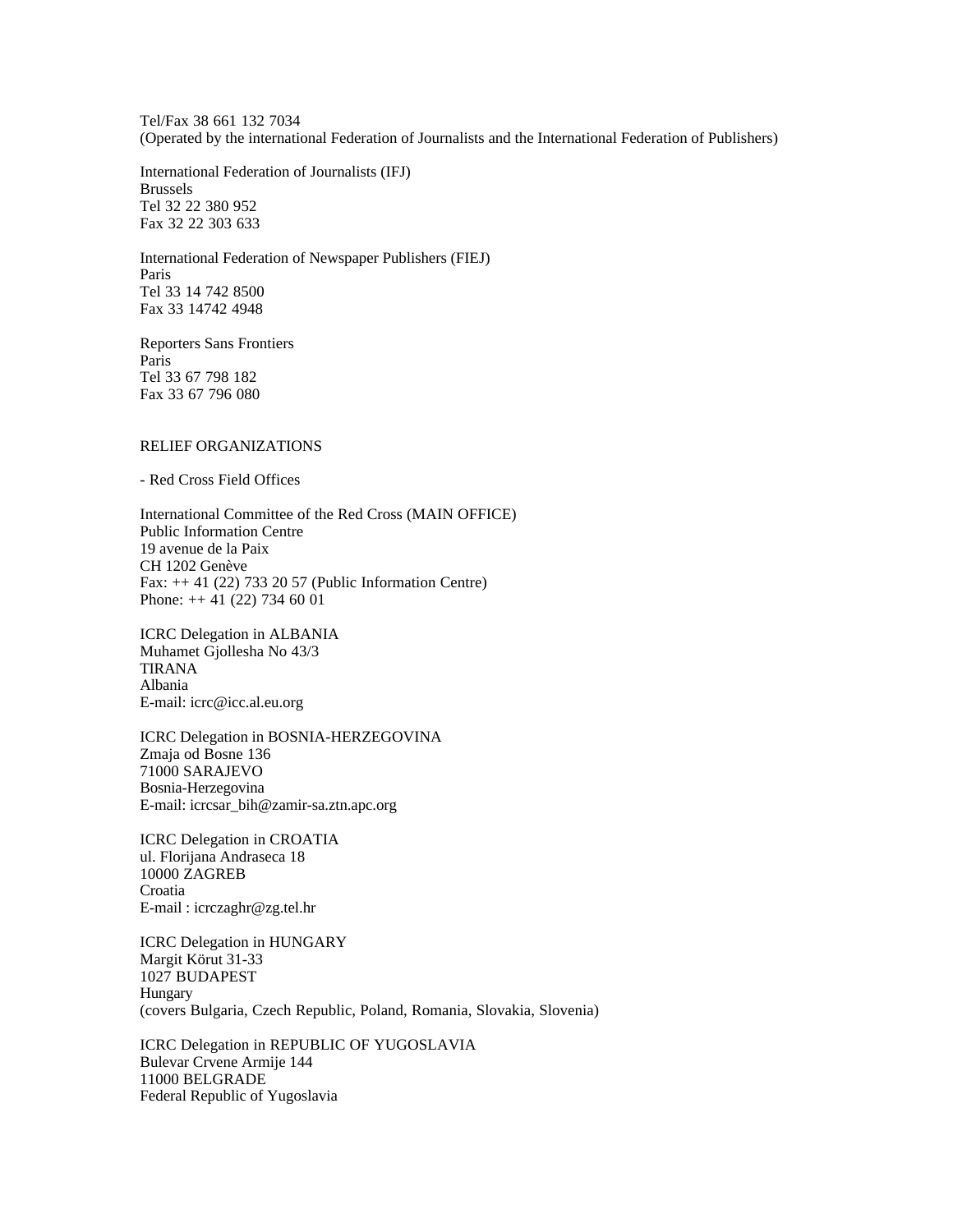E-mail : icrcbel@eunet.yu

AND Beogradska 39 38000 PRISTINA/Kosovo Federal Republic of Yugoslavia E-mail : icrcpri@eunet.yu Delegation closed for the time being

## AND

Jovana Tomasevica 4 81000 PODGORICA/Montenegro Federal Republic of Yugoslavia

ICRC Delegation IN MACEDONIA Kairska No 6 91000 Skopje Republic of Macedonia E-mail : icrcsko@mpt.com.mk or icrc@unet.com.mk

- World Health Organization

Regional Office for Europe (EURO) 8, Scherfigsvej DK-2100 Copenhagen 0 Denmark Phone: (45) 39.17.17.17 Fax: (45) 39.17.18.18 Telex: 15348 or 15390 Email: postmaster@who.dk Website: www.who.dk

Office at the European Union (WEU) Cité administrative de l'Etat Esplanade Building, Office 715 Boulevard Pachéco 19, bte 5 B-1010 Brussels, Belgium Phone:32 2 210.6404 or 210.6403 Fax: 322 210.6405 Email: weu@who.org

US Embassies

Macedonia Ilindenska bb 91000 Shkup Tel:  $+(91)$  116 180

Albania – NEED TO UPDATE

**HOTELS** 

Macedonia – NEED TO UPDATE

Hotel Bristol Marshal Tito St